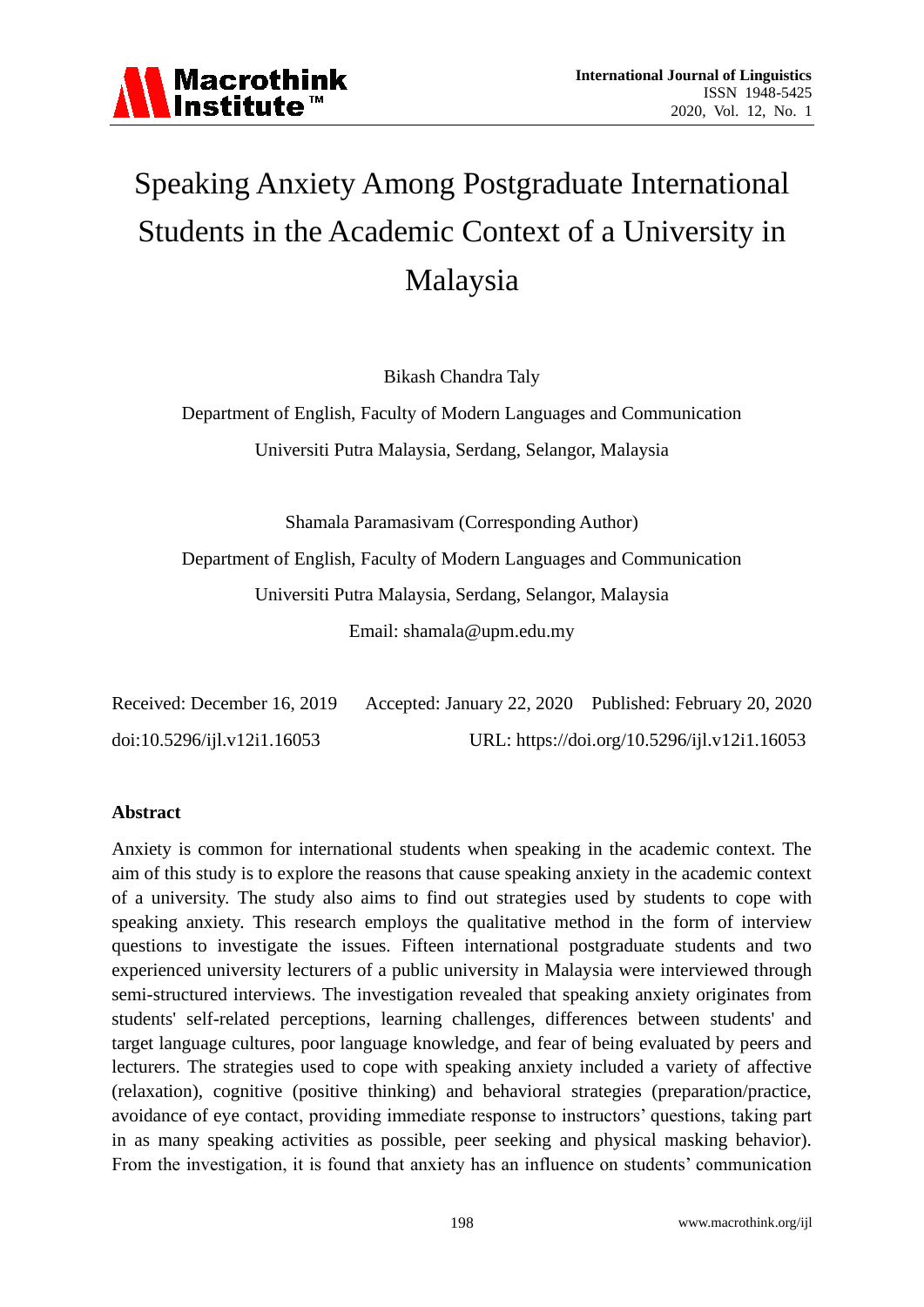

when speaking in English. More emphasis should be given to anxiety reducing methods in the teaching and learning context of higher education.

**Keywords:** Academic speaking, Speaking anxiety, Reasons for anxiety, Coping strategies for anxiety, Postgraduate international students

# **1. Background**

Anxiety is "an emotion based on the appraisal of threat, an appraisal that entails symbolic, anticipatory, and other uncertain elements" (Spielberger, 1972, p. 12). It is a subjective feeling of stress, nervousness, apprehension, and fear related with the nervous system (Cheng, Horwitz and Schallert, 1999). Cheng et al (1999) explain that anxiety is a basic human feeling comprising of worry and uncertainty that normally shows up when an individual sees an event just like a danger to the inner self or confidence. Students with anxiety disorder show a passive nature in their academic context, for example, absence of enthusiasm for learning, feeling palpitation at the time of oral presentation, excessive worrying, and negative thinking. The phenomenon of anxiety is as a result of the thought of failure: overthinking for better performance in a specific condition and self-deprecating feelings, for instance, I am a slow learner (MacIntyre, 1995). Students often worry and have negative emotional reaction when learning and using a second or foreign language especially in the classroom (Gregersen et.al, 2014).

Language anxiety is relatively common, but it is largely an unwelcome emotion, because it can impact negatively on the language learning experience. According to Horwitz et al. (1986) language anxiety is the individual's mental pressure, worry, apprehension, and concern which is related to the nervous system. It affects three performance systems: cognitive, physical, and behavioral (Ormrod, 2008). All are co-related; when a student feels worried for speaking during class time (cognitive), he/she temporally shows unease and displays some unexpected symptoms like shaking (physical), and wants to avoid joining in the speaking performance (behavioral). All of the feelings of anxiety are explicitly related to learning and speaking for both ESL/EFL students. It is an issue which can be solved through the changing of teaching and learning systems. Fundamental questions about language anxiety is, what are the reasons behind speaking anxiety, and how do we solve it?

Speaking anxiety is the fear experienced by a person when delivering (or preparing to deliver) a speech to an audience. It is sometimes referred to as stage fright or communication apprehension. Campbell and Ortiz (1991, p. 159) explain that "the fear of speaking anxiety among university students is alarming and probably up to one-half of all language students express practical experience about speaking anxiety both in the academic context and out of the classroom environment". Students express tension whenever they approach a speaking context, and this problem is common worldwide. Chou (2018) investigated university students' anxiety and strategy use in Taiwan when speaking English in full and partial English as a medium of instruction contexts (EMI) and the study showed that students in both types of contexts experienced anxiety that varied from high to moderate and used different kinds of strategies to cope with their anxieties. In the Chinese context, Liu (2018) found that both high and low proficiency Chinese university EFL learners experienced speaking anxiety when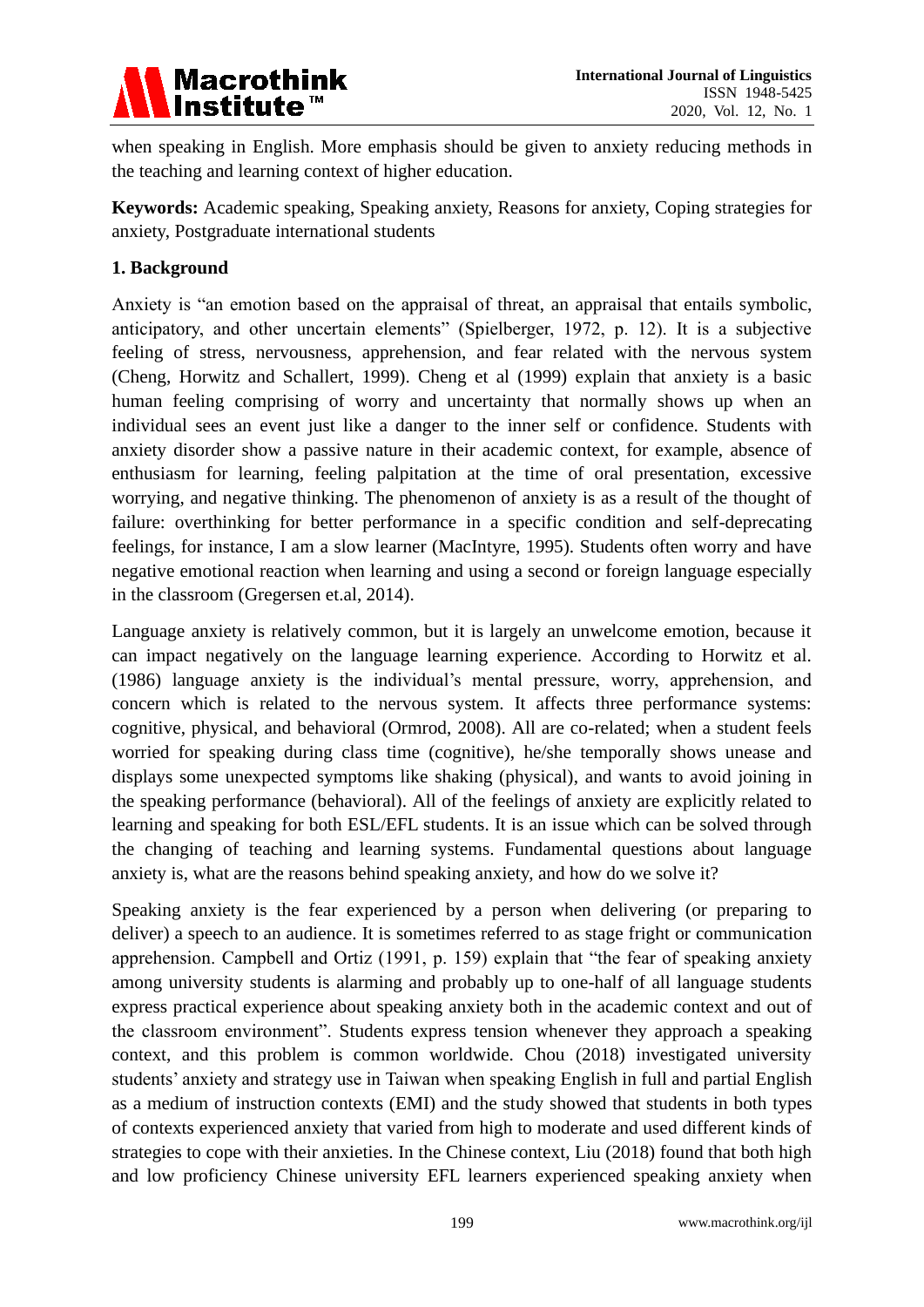

speaking in English and that both groups employed different types of strategies to manage their anxieties. Miskam and Saidalvi (2019), who conducted a study on English language speaking anxiety among Malaysian undergraduate learners in a public university, also note that whenever students have to give class performance or do public speaking, they experienced high to moderate levels of anxiety. According to Melouah (2013) anxiety originates from a fear of students' inability to obtain their target goal. Chu et al., (2013) explain that it is a common phenomenon for ESL/EFL students to feel anxious at the time of speaking performance before teachers and peers in the classroom as students fear making mistakes and they feel not confident to perform well. Furthermore, the classroom environment and educational models do not provide students with enough support to cope with their anxieties. Students are described as experiencing "mental block" when learning English and this problem exist among ESL/EFL students from beginner levels of proficiency to more advanced levels. A major gap in this area of study is that little research has been done about psychological and sociological perspectives behind speaking anxiety among international students from different nations. Therefore, this study, focused on the academic context in order to get insights about international students' practical experience regarding speaking anxiety.

The purpose of this research is to find out the reasons that cause anxiety among international students in a university and the ways used by students to cope with anxiety. To accomplish these objectives, two research questions were formulated as guidelines for this study which are as follows:

- 1) What are the reasons for anxiety that international students experience when speaking in English in the academic context of a university?
- 2) What strategies do students use to cope with their anxiety?

# **2. Related Literature**

In this section, related literature to the study is discussed.

# *2.1 Academic Speaking*

According to Wisker (2005) the development of academic speaking abilities is important to be able to take part in discussions and exchanges that require critical thinking and problem solving. He notes that the common types of academic speaking activities are oral presentation, group discussion, role-play, whole class discussion between instructor and students, asking questions, answering instructors' questions, and interaction with peers. In these activities, students need to talk and display their performance in academic qualities. But, the problem is students may not be ready to perform orally because of perception and poor command of language, for example, hesitance to talk, fear of pronunciation etc. These problems lead them to feel humiliated as sub-standard because their peers and instructors may not comprehend what they are attempting to say. Oral presentation becomes challenging because of weakness in fluency and self-confidence to convey ideas.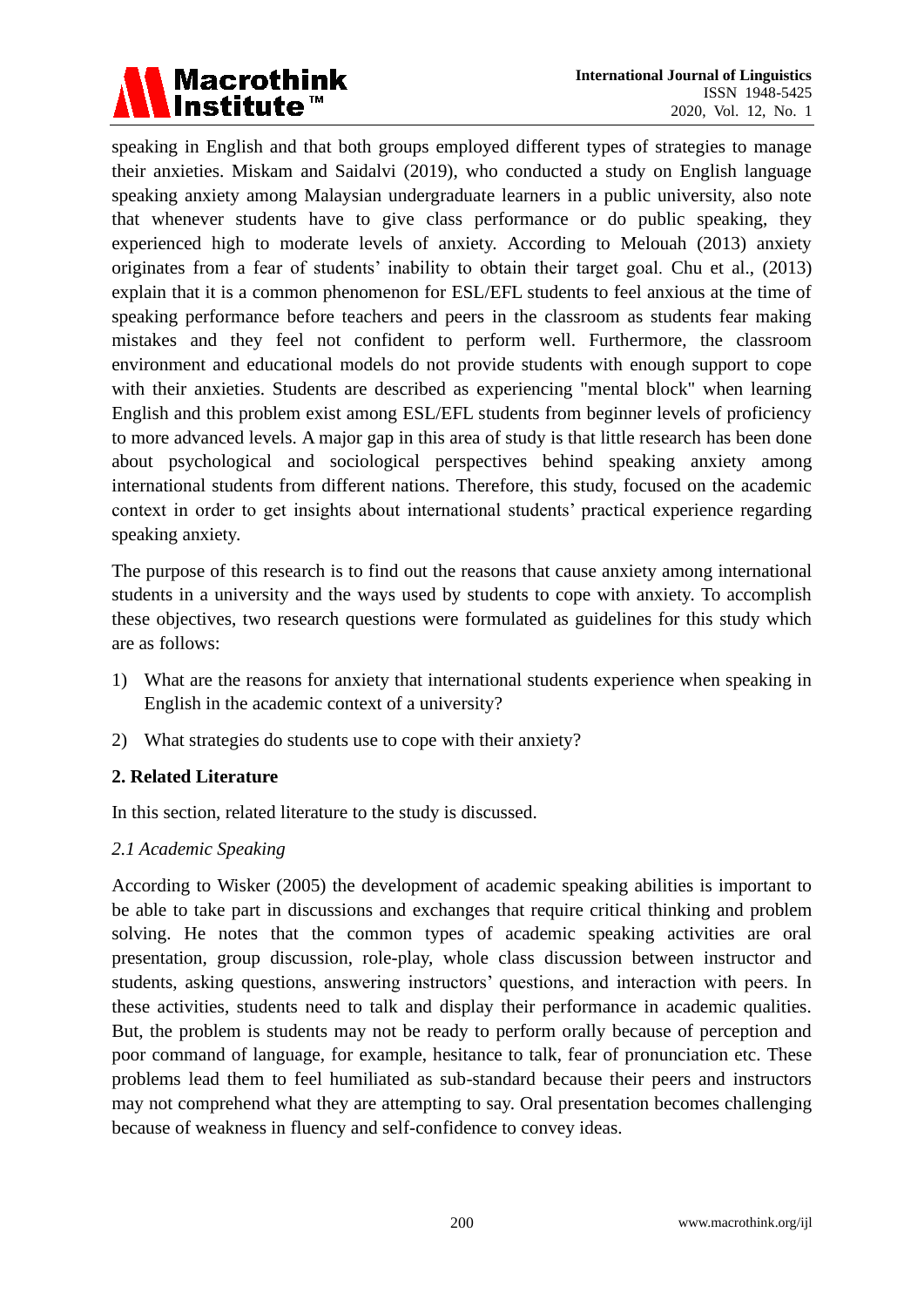

# *2.2 Reasons for Speaking Anxiety*

Reasons for speaking anxiety are various. Worde's (2003) study, for example, listed factors causing anxiety as: speaking in front of others, inability to comprehend the target language, fear of negative evaluation, and negative classroom experience. In Miskam and Saidalvi's (2019) study, the factors that caused anxiety among undergraduates were communication apprehension and test anxiety. In Young's (1994) study, teachers judgmental attitude was also another reason for speaking anxiety. Communication with others (Ohata, 2005), negative evaluation of teachers' (Lucas, Miraflores and Go, 2011) and competitiveness in the classroom (Williams and Andrade, 2008) are also noted as other types of factors causing anxiety. Speaking-anxious students are those who are self-conscious and do not want to make a fool of themselves before others and do not want to be laughed at. Fear of speaking is very closely connected to fear of exposure since fear of speaking is often generated by the environment. The combination of stress and low self-confidence can cause negative experiences about oneself to perform orally in academic settings.

Reasons for speaking anxiety can be arranged into two primary classifications: internal elements, which involve student variables e.g. age, inspiration, beliefs, culture, learning styles, individual traits, and external elements, which consist of situational factors that may revolve around the teachers, classroom environment and the social and cultural environment (Youthful, 1991). Youthful (1991) proposed six potential sources which lead to language anxiety comprising both internal and external elements: (1) personal and interpersonal anxieties, (2) student conceptions about language learning, (3) instructors' opinions of language teaching, (4) collaborations among students and teachers, (5) teaching methods in classroom, and (6) language testing. These sources of language anxiety can also happen as interrelated with one another in adding to language anxiety.

# *2.3 Coping With Speaking Anxiety*

There is an assortment of strategies to cope with speaking anxiety in academic contexts. For alleviating nervousness, importance has been given to psychological aspects (Kondo and Ying-Ling, 2004; Mejias et al., 1991). Mejias et al (1991, p. 97) suggest a "cognitive modification" technique for behavior that emphasizes change in students' cognitive evaluations: students are advised to be positive and encouraged to involve in communication.

Tanveer (2007) offered friendly classroom environments, avoidance of idealized forms of pronunciation and homogenous classes as less anxiety provoking, establishing familiarity with other students, smaller classroom size, positive feedback, and friendly role of the instructor as less stressful situations. Aydın and Zengin (2008) note that instructors should provide a less stressful atmosphere for students. Humphries (2011) found that students could assist each other struggle with the anxiety without instructors' help outside the classroom settings. Making friendship has been found to have an alleviating role as students are guaranteed confidence when they make friendship with others. Besides, Youthful (1991) offered a few proposals in such manner, for example, (1) utilizing an anxiety diagram to identify the most elevated amount of anxiety of a given interaction; (2) giving additional guidance to students (3) utilizing more pair and group work in class; and (4) role-playing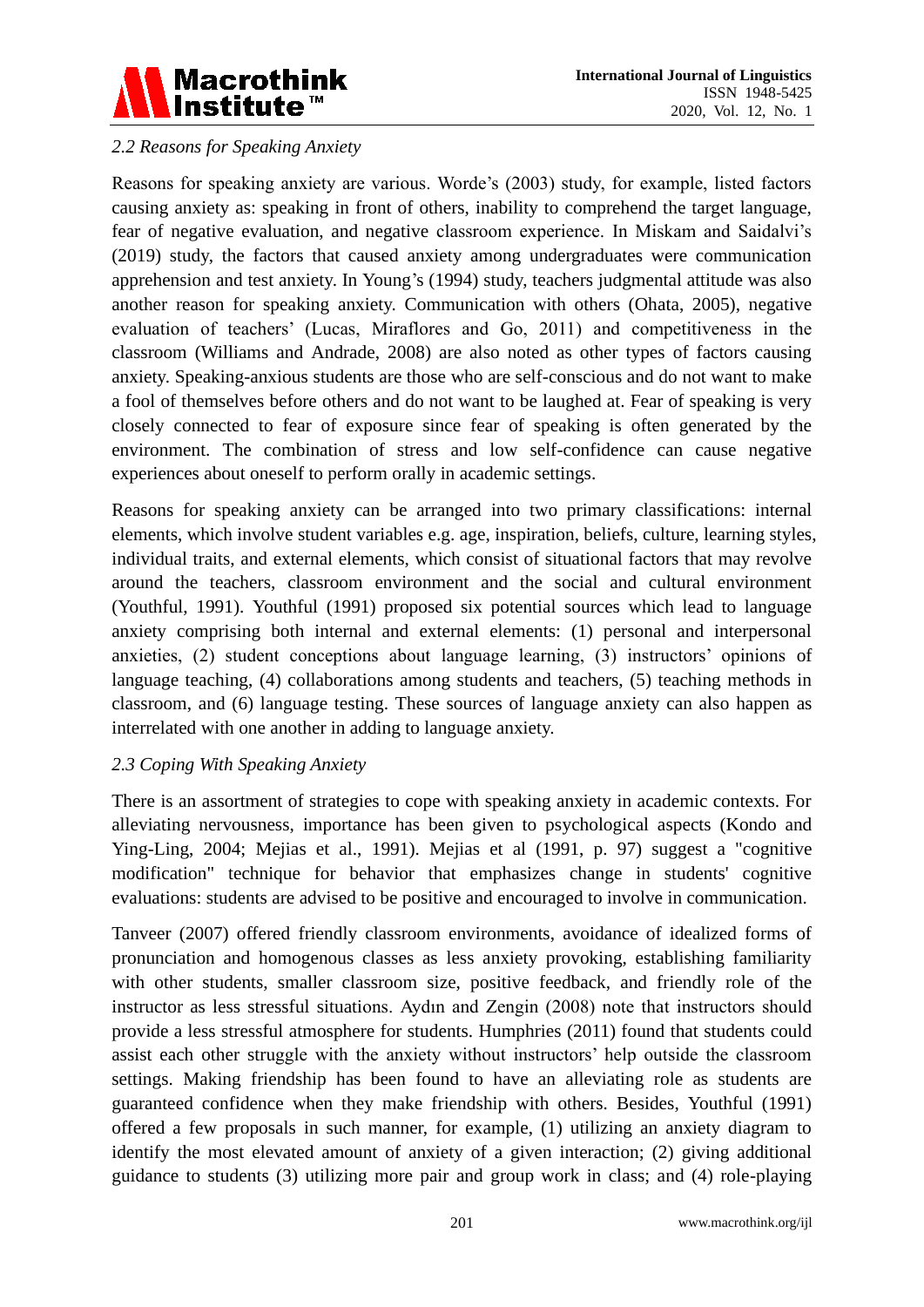# Macrothink<br>Institute™

with preliminary activities to establish class rapport. Chou (2018) found that students especially in the full EMI context adopted practice or rehearsal strategies such as imitating native speakers of English, seeking out opportunities to speak, initiating conversations as often as possible and intentionally discussing unfamiliar topics. Zhiping and Paramasivam (2013) noted that instructors should make jokes, tell stories in class, show positive gestures to students' responses, appreciate students' answers and not call students' names in class.

# **3. Methodology**

The methodology is discussed in this section.

# *3.1 Research Design*

A qualitative methodology involving phenomenology is adopted as it is regarded a proper system since "it begins with individuals and sets out to understand and interpret their experiences of a particular phenomenon" (Cohen et al., 2002, p. 23). This study involves obtaining views of students and lecturers using semi-structured interviews. Interview enables for analyzing the individual's practical experiences about anxiety by attempting to get inside the individual in order to comprehend the individual from inside (Price, 1991).

# *3.2 Phenomenological Research*

Phenomenology is an approach to qualitative research that focuses on the commonality of practical experience from selected people. The fundamental goal of the approach is to analyze the nature of the particular phenomenon (Creswell, 2017). Interviews are conducted from particular people who have first-hand knowledge of an event, situation or experience. The interview attempts to answer two broad questions: What have you experienced in terms of the phenomenon? What contexts or situation have typically influenced your experiences of the phenomenon (Moustakas, 1994; Creswell, 2017). Through this process, the researcher may construct the meaning of the event, situation or experience and arrive at a more profound understanding of the phenomenon.

In this study, the phenomenological approach was followed to collect the interview data from selected students as they had practical experiences in the academic context, regarding speaking anxiety. The researcher attended class and met outside of the class with students for selecting the purposive sample to get the target data.

# *3.3 Participants*

The study involved fifteen EFL /ESL postgraduate international students who were studying Master in Applied Linguistics in the second semester at a public university in Malaysia. Among the fifteen students, seven were male, and eight were female international students; all were between 22-30 years of age. See Appendix for Respondents' Details. They were selected based on observation of their class presentation and an informal interview to gauge their feeling of anxiety when speaking. This study also involved two experienced lecturers at the university concerned. Both lecturers were female who were involved in teaching English as a second or foreign language in the university. The rationale for involving lecturers in this study were for two important reasons; first, to acquire applicable and in-depth information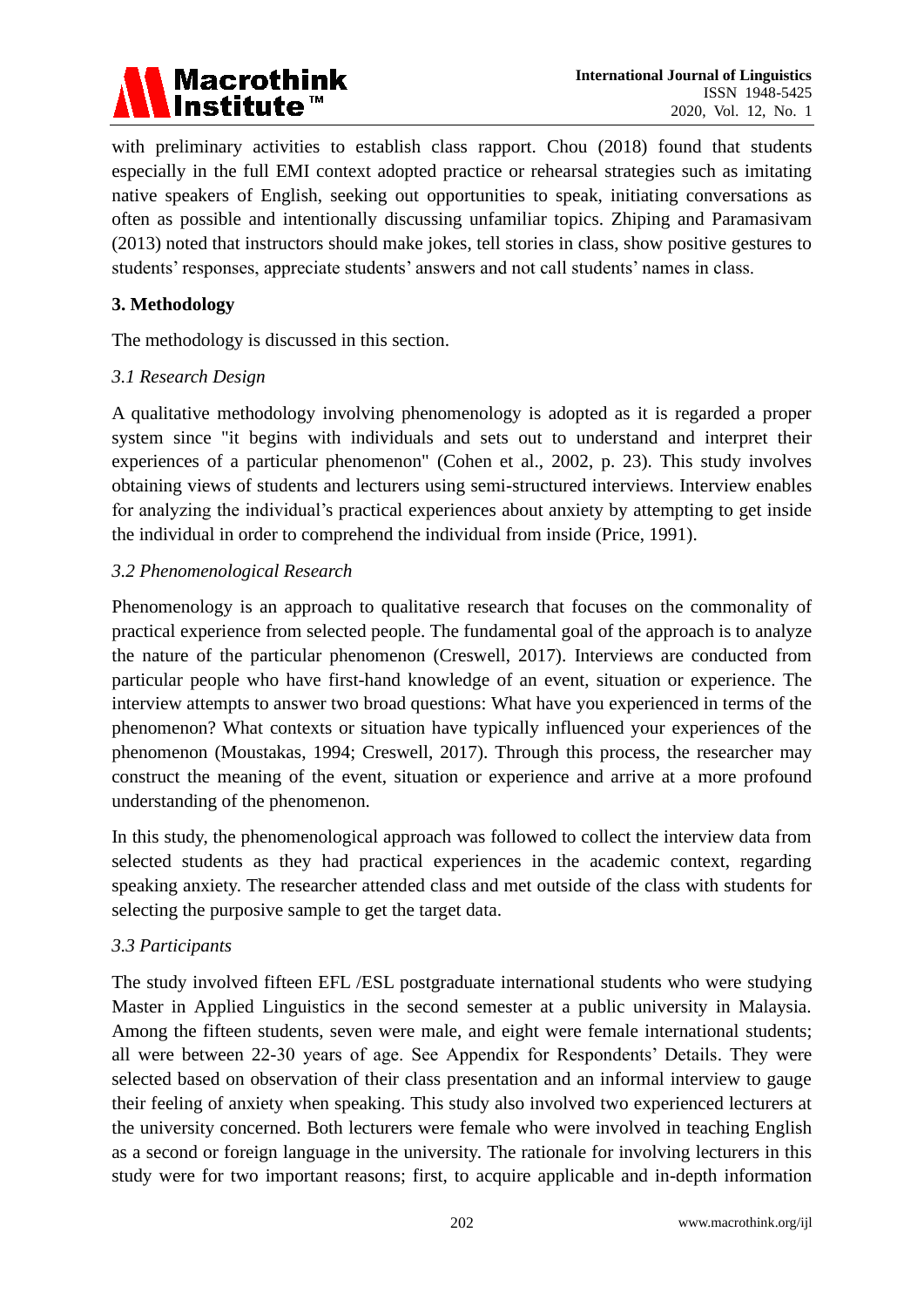

about speaking anxiety as they have practical experience in teaching, and second, to get their recommendations on how students can cope with speaking anxiety.

#### *3.4 Instruments*

This research used a semi-structured interview. The rationale for the utilization of interview as an information accumulation device was that it can give access to things that cannot be straightforwardly observed, for example, feelings, thoughts, intentions, or beliefs (Ohata, 2005). It also gives participants with chances to choose, recreate, and express details of their experience in the particular setting of their lives (Ohata, 2005). Questions were posed to students and lecturers. See Appendix for the Interview Questions. Data analysis involved coding by using Nvivo software.

#### 3.4.1 Individual Interviews

As noted earlier, fifteen students and two lecturers were personally interviewed; these interviews took place over four weeks. The interview was for approximately 20-30 minutes per person. All the interviews were conducted in English and a tape-recorder was used to audio-record the interviews.

At first, the students were asked open-ended questions to set up compatibility with them. Afterward, a semi-structured question design was utilized as a rule to ask questions to encourage the interviewees to talk about their anxieties in speaking. The interviews contained a balance of open and closed questions in order to get as much insights as possible from the respondents.

#### *3.5 Data Collection*

Purposive sampling was used in this study. For collecting data, only the researcher was the data collector. In qualitative research, the main instrument is the researcher. The researcher observes, takes notes, and talks to people. According to Creswell and Poth (2017), a good interviewer needs the following skills: technical ability, good communication, ability to provide attention and steering, ability to understand inner feelings of respondents, and ability to avoid personal bias. It took four weeks to collect data. In the first two weeks, interview was collected from seven students' and one lecturer. In the last two weeks, the rest of the eight students and the other lecturer were interviewed.

#### *3.6 Data Analysis*

The interview data were analyzed to find out the reasons for anxiety and the strategies to cope with speaking anxiety. Discourse analysis was used to analyze the data. Discourse analysis is a qualitative research method that uses a systematic set of procedures to develop categories inductively and deductively about a phenomenon (Davidson, 2009). Its essential target is to develop a clarification of a phenomenon (speaking anxiety) by recognizing the key components of that phenomenon, and afterward classifying the connections of those components to the context and procedure of the analysis (Davidson, 2009). The audio recorded interviews were transcribed extensively and Nvivo was used to code the data for categories.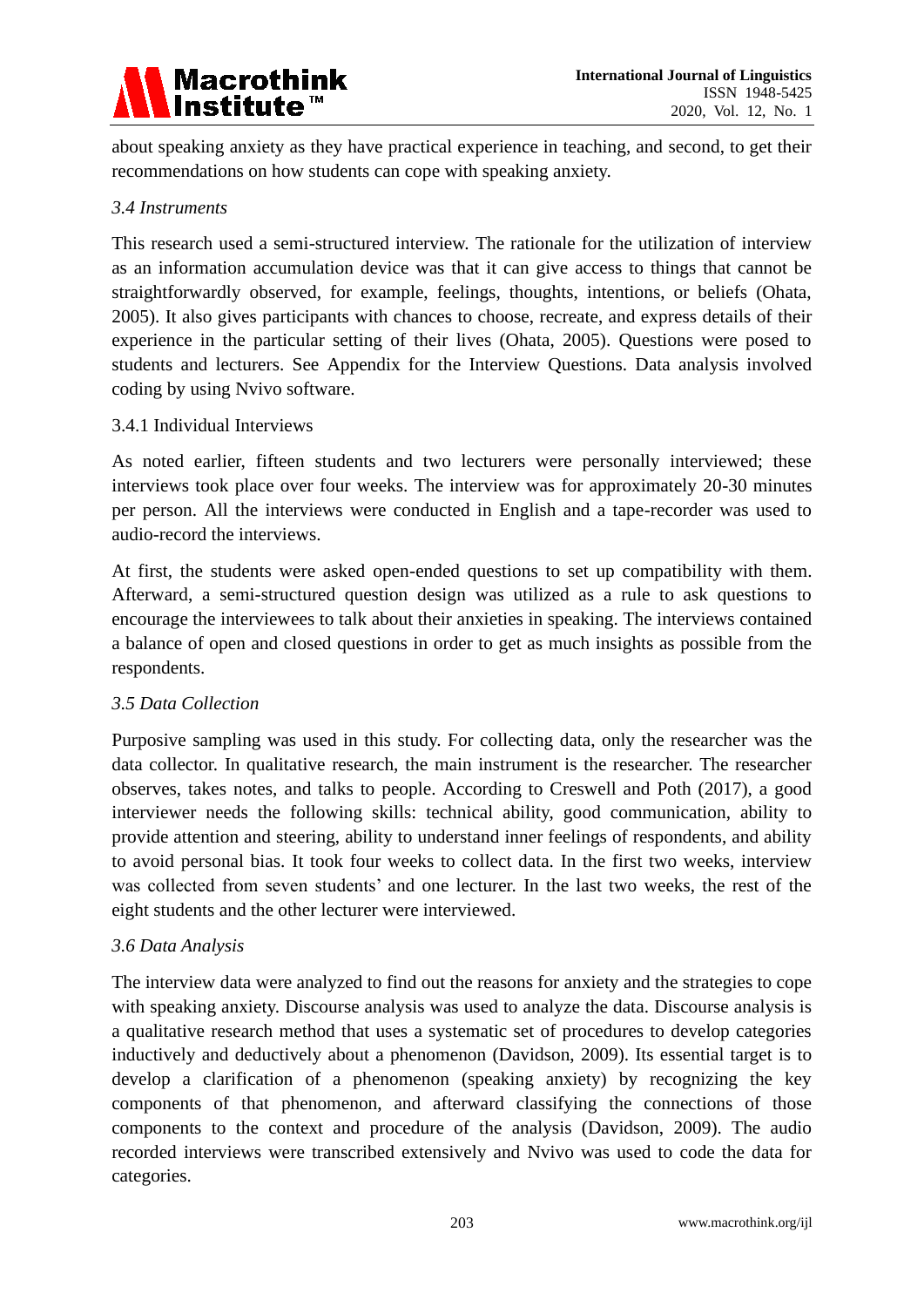

Coding is a procedure of simultaneously decreasing the data by separating it into units of investigation and coding relevant categories (Davidson, 2009). The raw data emerged from subjects' knowledge about speaking anxiety that was then reduced into units of research based on the regular topics and by analyzing the language examples of the participants. These units were codified by giving them appropriate headings like 'formal classroom environment', 'fear of making mistakes', 'oral performance', 'fear of lecturers' behavior' etc. Table 1 was used as a framework to identify reasons for anxiety.

| N <sub>o</sub> | <b>Reasons for Anxiety</b> | Descriptors                                   |
|----------------|----------------------------|-----------------------------------------------|
|                | Classroom environment      | activities,<br>classroom<br>such<br><b>as</b> |
|                |                            | answering questions, oral presentation,       |
|                |                            | group discussion etc                          |
|                |                            | strict and formal classroom situation         |
|                | Fear                       | fear of committing blunders,                  |
|                |                            | fear of appearing awkward,                    |
|                |                            | fear of loss of face before peers,            |
|                |                            | fear of being laughed at by peers             |
| 3              | Performance                | frustration for not being able to             |
|                |                            | perform effectively                           |
| 4              | Lecturers' behavior        | negative feedback,                            |
|                |                            | error correction before peers                 |
|                |                            | previous experience with language             |
|                |                            | instructors                                   |

Table 1. Reasons for speaking anxiety

Sources: Debreli & Demirkan (2015), Sioson (2011), Tsiplakides & Keramida (2009), Ohata (2005), Kitano (2001), Young (1994), MacIntyre & Gardner (1991), Horwitz (1986)

The analysis also included coping strategies for dealing with speaking anxiety. Table 2 was used as the framework for analysis.

Table 2. Coping strategies for anxiety

| No. | <b>Coping Strategies</b>      |
|-----|-------------------------------|
|     | Affective strategy            |
|     | Relaxation                    |
|     | Lecturers Supportive Feedback |
| 2   | Cognitive strategy            |
|     | Positive Thinking             |
| 3   | Behavioral strategy           |
|     | - Preparation/Practice        |
|     | - Avoidance                   |
|     | - Immediate Response          |
|     | - Peer seeking                |
|     | - Physical Masking Behavior   |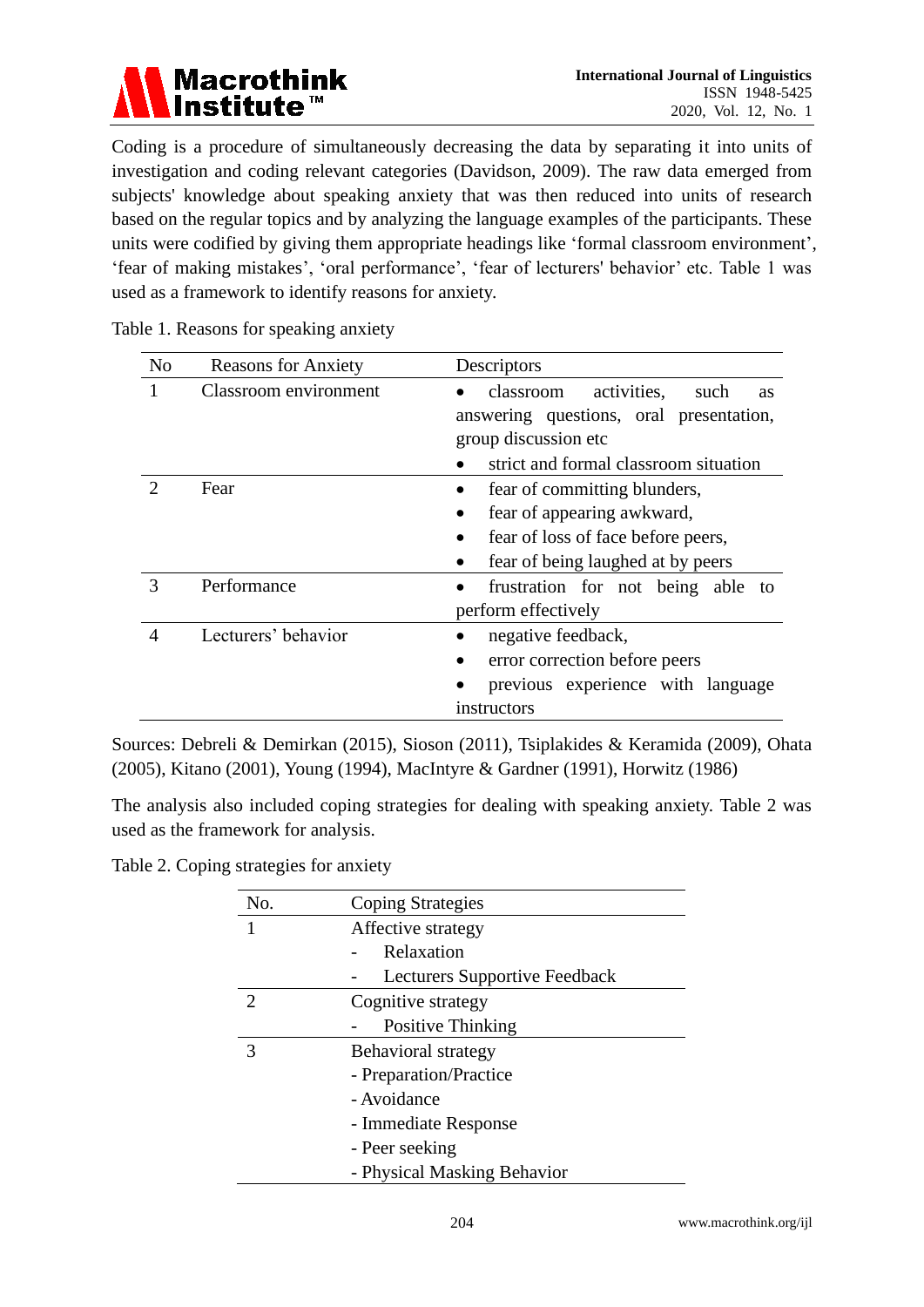

Sources: Chou (2018), Pappamihiel (2002), Hembree, (1985)

## **4. Findings**

The aim of this investigation was to find out the reasons for speaking anxiety from international students when they were involved in the academic context of a university and their coping strategies to deal with the anxiety. The discoveries of this study are dependent on the perspectives and practical experience of the students about speaking anxiety. The findings support the discoveries presented by past research on speaking anxiety, though each detail is not same.

#### *4.1 Reasons for Speaking Anxiety*

This part discusses about reasons for speaking anxiety. The reasons for speaking anxiety found in this study were: Formality of classroom environment, fear for oral presentation, fear of making mistakes and fear of evaluation, fear of English language lecturers, self-related cognition and self-perception, fear of accurate pronunciation, fear of correct grammar, and fear of correct vocabulary.

#### 4.1.1 Formality of Classroom Environment

Students had negative opinions about the formality of classroom situation. They gave a strong opinion against the strict and formal classroom situation that causes anxiety to them for instance instructors' practice of calling out students' names. They noted that because of the formality of the classroom, they often felt they had to display their performance in class, and as a result they felt pressured to perform and memorized their oral answers.

For instance, according to Student (1), " As a foreign student, one kind of fear always works in me in class because lecturers are unknown to me so to give answer properly one kind of hesitation comes before the lecturers, uh, uh, so I memorize my answers, so I can have no mistakes".

Student (2) says, "Lecturers when call the student's name in the class to share something if he or she is not ready to speak and no confidence for giving the correct answer and afraid of making mistakes, for me, it is one kind of stressful interview situation."

The formal classroom condition supports the finding of prior research that students feel more anxious in the L2/FL classroom where their performance is continually observed by both their lecturers and friends (Melouah, 2013; Pappamihiel, 2002).

Comments from lecturers supported the findings made from students' responses. Lecturer (1) who was interviewed, gave opinions that whole class discussion is more stressful for students as students need to be progressively right and clear in utilizing English. Lecturer (2) said, "Feeling of anxiety is always high when students are in open-class-gathering than in pair work." This result is similar to many previous studies, for example, one by He (2013), who showed that students are always scared to make mistakes during learning because of their fear of being negatively evaluated during class. Students should be informed that making mistakes and being corrected by their instructors are common phenomena during learning. The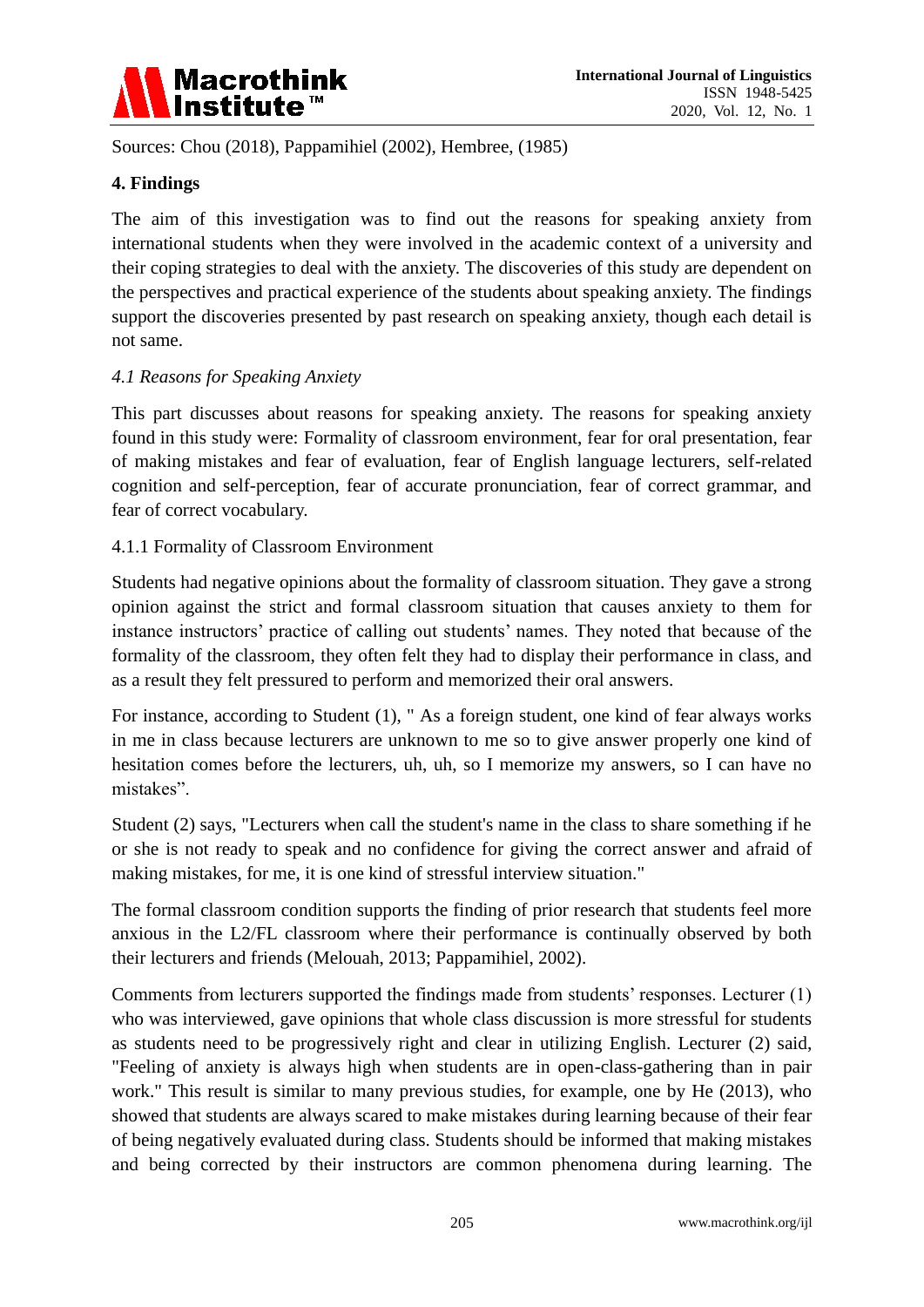

findings show that friendly and informal classroom environment can be less anxiety provoking.

4.1.2 Fear of Oral Presentation

Giving an oral presentation in class was found to be stressful because of students' English language problems and also because of the perceived negative influence from lecturers and classmates.

According to student (6), "Whenever I stand up for the presentation, I usually feel nervous………. Everybody keeps eyes to me, and I think if I make any mistakes, they will laugh, and then I lose my confidence."

Student's (5) opinion is "without preparation even before class, if I do not revise my part then……oh, no! I cannot imagine giving an oral presentation. Now I am a university student, but the problem of my speaking is the same as before. I am trying to know the strategies for fluently speaking".

Student (9) says, "if lecturer asks a question when I stand before him to present, I get nervous because I am never sure about whether I understand the question correctly, even lecturer also does not try to understand if I understand or not."

These opinions show that students have a fear for oral presentations. The comments obtained from lecturers supported this finding.

Lecturer (2) says, "Students try their best to avoid their uneasiness by attempting to recollect that they memorized, and for remembering a mental pressure works in them while performing but most of the time they cannot recall everything."

Lecturer's (1) opinion is "speaking anxiety has one kind of positive side because students want to improve so that they can compete with others, so they give more importance for speaking skill. She also says that those who have the problem of over feeling anxiety, sweating, hesitation, palpitation, take a long time to overcome this problem".

4.1.3 Fear of Making Mistakes and Fear of Evaluation

According to Gregersen and Horwitz (2002) fear of committing errors has been observed to be strongly connected with the students' worry.

Student (11) expresses, "Fear of classroom always makes one kind of extra mental pressure… you find numerous people watching you, and they try to find mistakes and correction, laugh loudly. All students are unknown to me, as much as possible I try to avoid class performance, and often I request lecturer for assignment instead of speaking performance".

Student (12) says "I was taught that do not worry if people laugh whenever you make a mistake, through mistakes you will learn gradually, now I am a university student, yet I cannot speak fluently without mistakes".

Student (15) says "I get apprehensive that lecturer gives scores during the oral performance."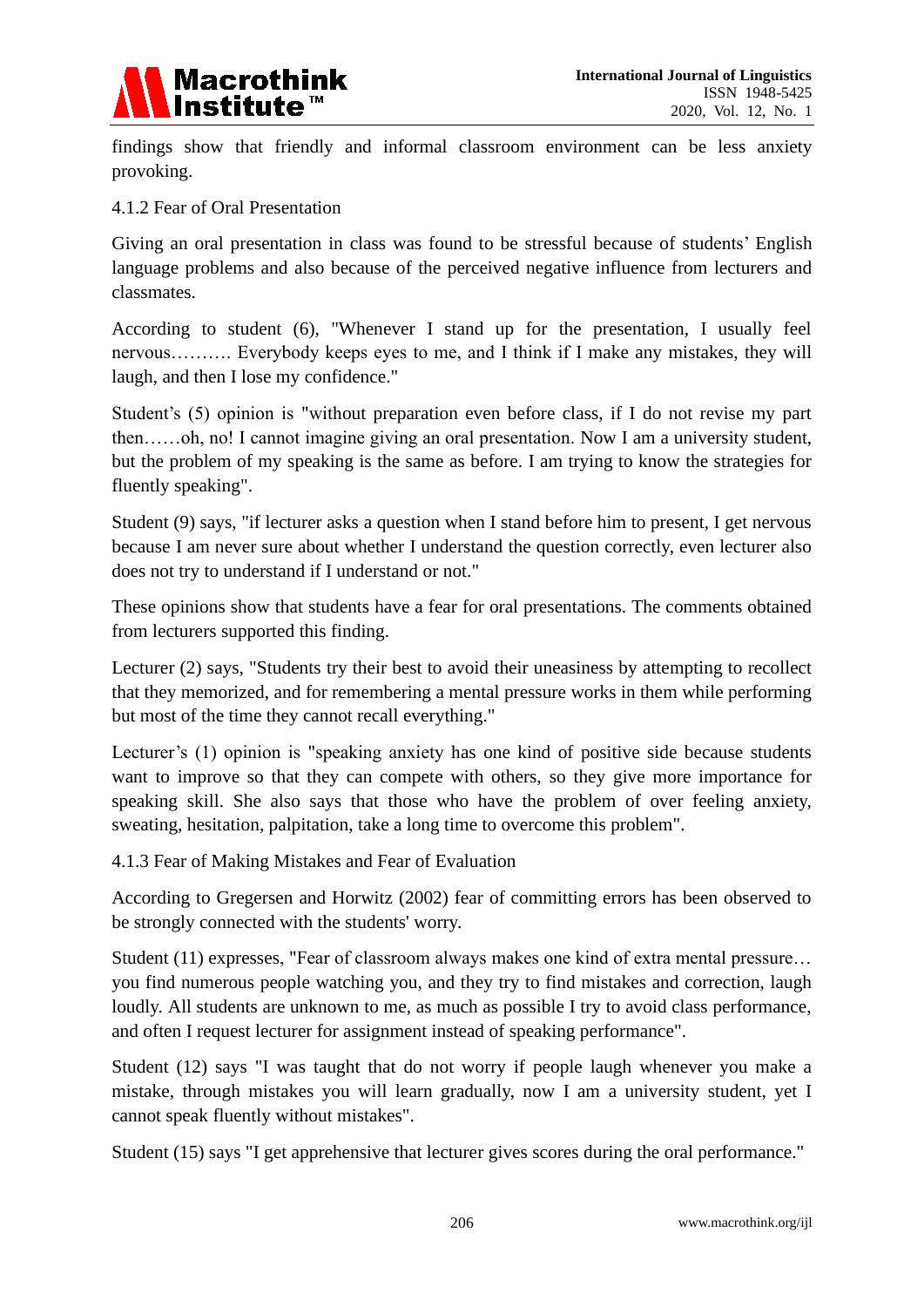

According to lecturer (2) "It is not anxiety just a language performance but due to different assumptions regarding what will occur in oral interaction, students remain anxious thinking that their performance will be evaluated for the final result and such thinking creates their mental stress."

## 4.1.4 Fear of Language Lecturers

Student (3) expressed "My English is so terrible in the class since I have a problem, but another problem is lecturer is too strict and if any mistakes in her class ooo my God then she becomes very angry".

In the same way, student's (4) experience is, "I can speak fluently, but my accent is very poor as lecturer cannot understand as her expectation is an exact British accent." I feel afraid if she corrects me after a performance when I make the wrong accent".

Student's (7) opinion is "lecturers should give confidence, and friendly manner with students as most of us from different countries and our previous study systems were different so according to our problem, lecturer should encourage how to solve the problem."

4.1.5 Self-Cognition and Self-Perception

The findings show that students think and perceive themselves as being poor in English and this view of themselves is a source of their anxiety.

Student (15) expresses, "I do not generally trust my English language is great; I think learning sentence structure and language abilities are difficult for me." Another response from the student (9), "I do not feel inner confidence during my performance, I remember during my undergraduate time lecturer's behavior towards me when I made any blunder mistake in speaking''.

Student (9) says "I fear of my classmate as they are all international, if my sentence connectors are not related with proper tense then after class they criticize behind me even it becomes tough to make group study with my classmates."

Student (10) says "I think it is important if we want to learn a foreign language then we need to talk like a native speaker."

Student (8) says, "Often I need to talk rapidly and translate word-by-word in my brain; however, I feel it does not work, makes me apprehensive, I close eyes to remember the word."

Student (1) expresses, "I think, time process is a big issue, I need a long time to learn to obtaining fluency in English".

According to lecturer (1) "students' mentality, negative conceptions of themselves are responsible for the lack of confidence to speak."

4.1.6 Fear of Accurate Pronunciation

The findings show that speaking with proper pronunciation is a source of anxiety for students,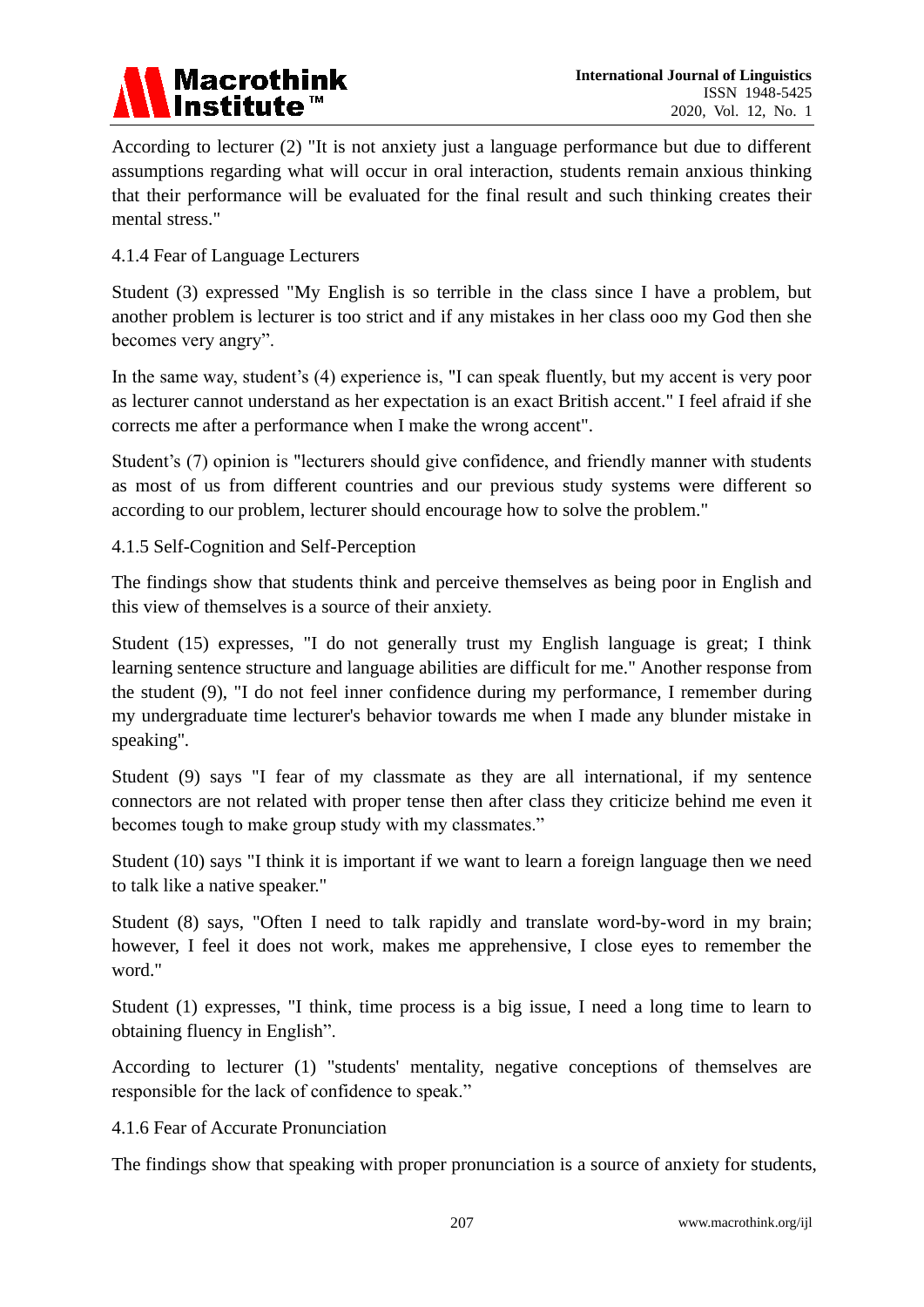

that is, during communication, if the listener cannot make out accent, there is mental pressure in comprehending the speaker.

Student (4) comments, "I am terrified of a few… we are perplexed about what we are discussing. We cannot articulate like Western; I am stressed over my articulation when I converse with international students".

Student (9) says "while conversation, if my friends speak quickly I cannot catch some specific words or sentence then I request, would you please repeat? The problem is our native accent comes as the lacking when speaking English".

Student (14) notes "There have a lot of different accents that vary according to vocabulary, so it is tough to change the accent immediately that makes misunderstanding when speaking."

Student (5) says "We have chance to re-write before submission writing assignment according to feedback whereas pronunciations mistake then no chance to repeat performance that's why we feel embarrassed and do not want to take the risk."

Student (12) notes "international classroom lecturers always want to bring students nearer to IPA systems and after oral presentation lecturer gives feedback on how many accents I made mistakes. This makes my speaking confidence weaken".

Lecturer (1) also comments that "students fear to pronounce some specific words well especially, Bangladeshi, Chinese students whose accent is associated with their mother tongue. They try to avoid their best to respond to lecturer's questions answer. "

#### 4.1.7 Fear of Correct Grammar

Fear of being accurate in grammatical rules when speaking in another language is a source of speaking anxiety.

Student (2) says "I have been learning grammar since primary school, under the secondary school and now university student yet same grammar systems, but I cannot make it clear while speaking. This problem makes broken English."

Student (6) notes "Tense related mistake after writing I can catch but while speaking I cannot use the proper tense that's why it is tough to express exactly what I want to (.) sometimes I speak first then I cannot remember the tense I have lacking in practice. "

Student's (9) opinion is "for doing translation from the mother tongue into English translation, using proper tense makes me confusion without maintaining it, the meaning is changed."

#### 4.1.8 Fear of Correct Vocabulary

Real communication is an outcome of the use of appropriate and sufficient vocabulary. The present study shows that insufficient vocabulary is an obstacle in speaking and affects lower performance in speaking skill. According to MacIntyre (1995) there is a significant negative connection between language anxiety and the capacity to use suitable vocabulary items.

Student (9) says "I do not have specific words to express my thoughts. In some cases, I am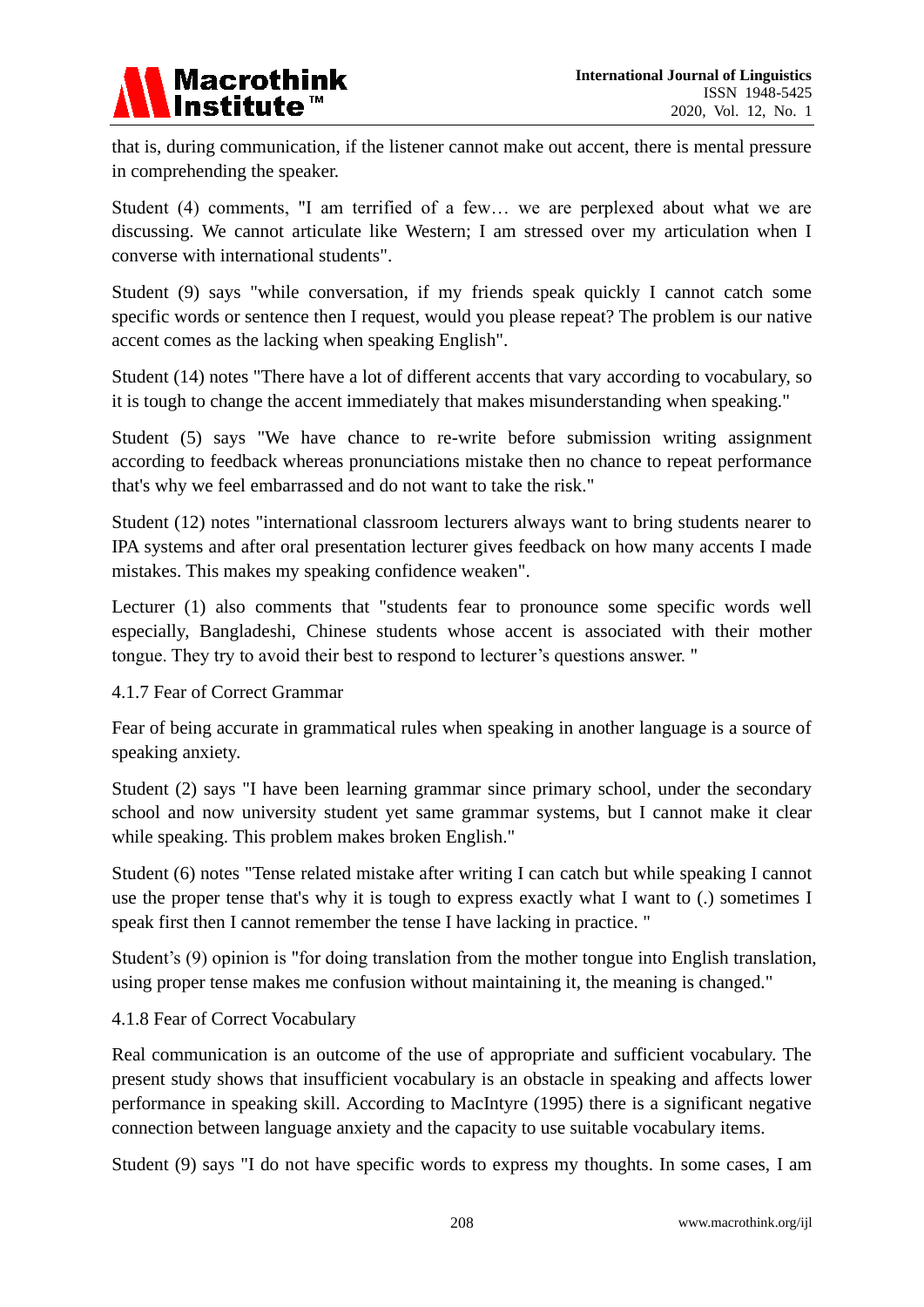

conscious that I am not utilizing the correct word."

Student (12) notes "it seems very hard to speak spontaneously as to increase fluency needs high proficiency level about vocabulary and grammar". Student's (6) experience is "for reading and writing I have no problem to understand vocabulary, but while speaking I cannot remember as many words do not come in mind when I talk".

Lecturer's (1) comments is "Students have lack in lexical items, and they cannot remember words to give an opinion that they want. They have poor knowledge to use proper words into proper sentences. Students should read the English newspaper where they get a chance to learn words that is very helpful for getting new words and increasing cognitive skills. "

#### *4.2 Coping Strategies for Anxiety*

The second research question involves finding at the ways students can cope with anxiety in speaking. The study found that they used affective, cognitive and behavioral strategies.

#### 4.2.1 Affective Strategy

The affective strategy is utilized to deal with the emotional factors of learning (Cohen and Norst, 1989). Affective factors involve feelings, mood, manner and attitude. These could be said to be the emotional part of the human framework in learning. Human feeling is significant in learning and should be controlled before setting students to a learning task.

The findings showed the use of affective strategies to deal with anxiety. Students practiced relaxation and expected supportive feedback from lecturers.

#### 4.2.1.1 Relaxation

Feeling relaxation during a presentation is an essential initial technique to reduce the effect in speech anxiety (Hembree et al., 2003). Deep breathing can improve concentration and calm a racing mind. This technique reduces rapid or pounding heartbeat. The findings of this study show that breathing techniques were adopted by students as a way to deal with their anxiety and regulate their nervousness and emotions toward speaking. This finding is similar to the investigation by Kondo and Ying-Ling (2004).

According to the student (5) "I could never stop my palpitation before speech until I discovered I was shallow breathing from my chest. Once I tried deep abdominal breathing, I started to relax at the time of presentation. It was a turning point in how I felt about public speaking. "Student's (10) opinion is "speaking anxiety for me is situated based, so I started to feel relaxation technique (first take a deep breath) then try to speak before an audience". Lecturer's (2) opinion is "students should rehearsal speaking more before friends, avoid memorizing word of presentation, listen motivational remix, besides sometimes give concentration in meditation. " Lecturer's (1) opinion is "the teacher can keep a vital role through developing affective strategies by building a generally positive atmosphere even encouraging and counseling the students.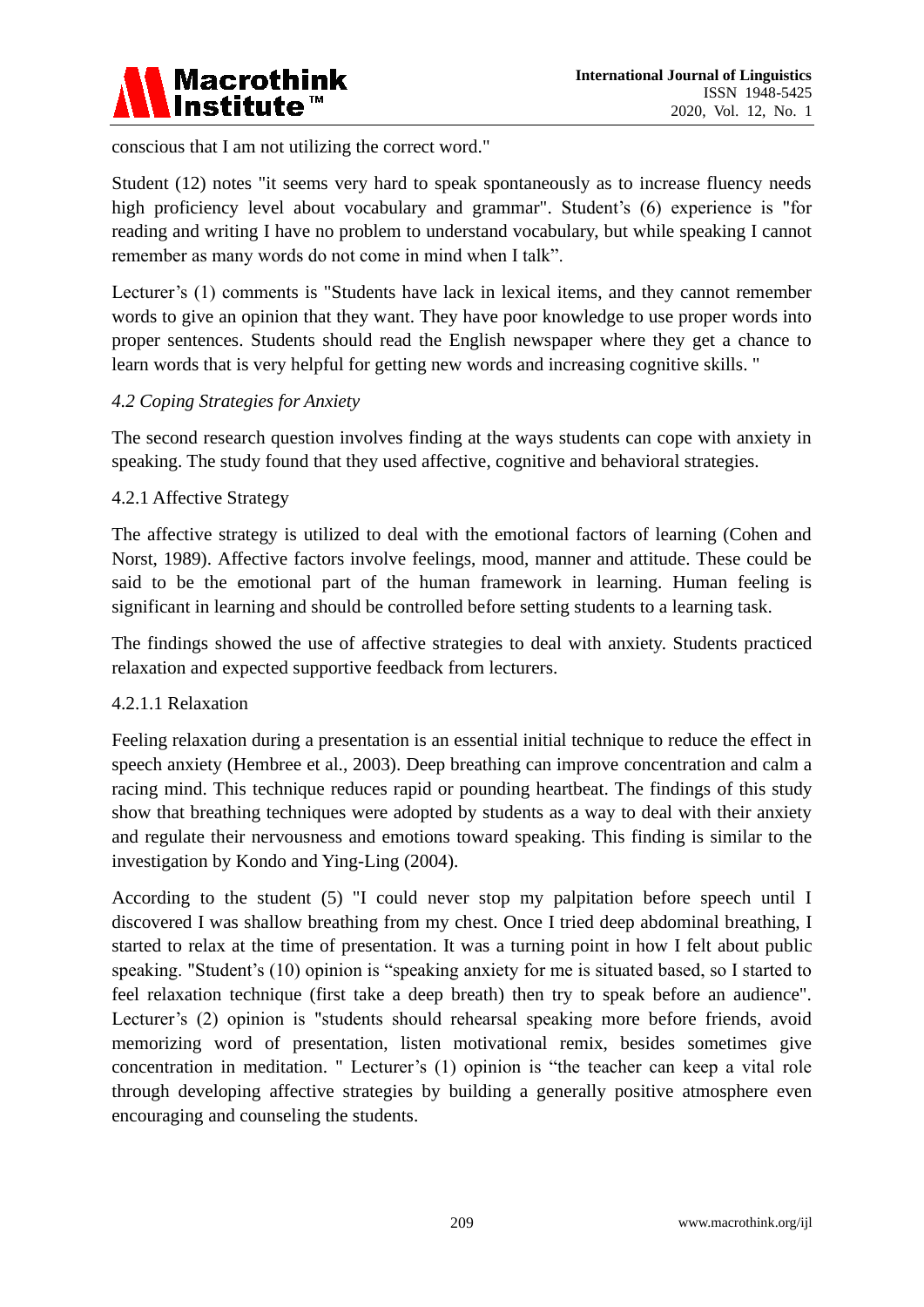

# 4.2.1.2 Lecturers' Supportive Feedback

The study shows that Lecturers' role as an instructor who gives positive support and feedback helps to reduce speaking anxiety among students. Lecturer's positive feedback makes confidence to students for being better in the future. Through discussion about possible reasons for speaking anxiety, lecturers convey to students' that anxiety is a common issue in learning context. Since students come from an international context, their background learning systems are different. Cultural difference in language class can be a source of anxiety and if lecturers maintain a situation with friendly and motivational speech, then students can feel confident and less anxious.

Student (1) says "when we know the type of lecturers' feedback then it seems to us positive …while making a mistake he will not say you are incredibly wrong, rather say "This not correct but if you say like this, then it becomes correct such positive feedback increases out mental confidence".

#### 4.2.2 Cognitive Strategy

The cognitive strategies are based on the premise that anxiety and nervousness are generated when thinking negative thoughts about oneself and one's behavior (Meichenbaum, 1977). This technique assists to change individual's thinking with a view to changing anxious and nervous feelings. The cognitive strategy found in this study is the use of positive thinking; it helped to change negative thinking from students' mind.

# 4.2.2.1 Positive Thinking

Positive thinking as a coping strategy indicates students utilize their mind to be hopeful and confident about doing an action with a concerned mind.

Student (2) expressed "sometimes that we think wrong but maybe our thinking is not correct always so feeling the positive way in language learning is a good technique."

Student (7) shared "Tell myself don't scare. It's nothing. It's important to keep in mind the positive thinking. Keeping confident works like magic. Don't afraid to make mistake".

#### 4.2.3 Behavioral Strategy

Behavioural strategy examines how we behave and react in situations that cause anxiety. It is related with students' expectations, attitudes, and beliefs. The goal of behavioral strategy is to identify and correct the negative thoughts and beliefs. The idea is that if we change the way we think, we can change the way we feel.

Behavioral strategies discovered in this study are Preparation or practice, Avoidance of eye contact, Giving immediate response to instructors' questions, Taking part in as many speaking activities as possible, Peer seeking and Physical masking behavior.

#### 4.2.3.1 Preparation/Practice

Student's (4) experience is "one day before the class presentation I always practice in front of the mirror at home afterward before to the friends, and gradually I could cope with situational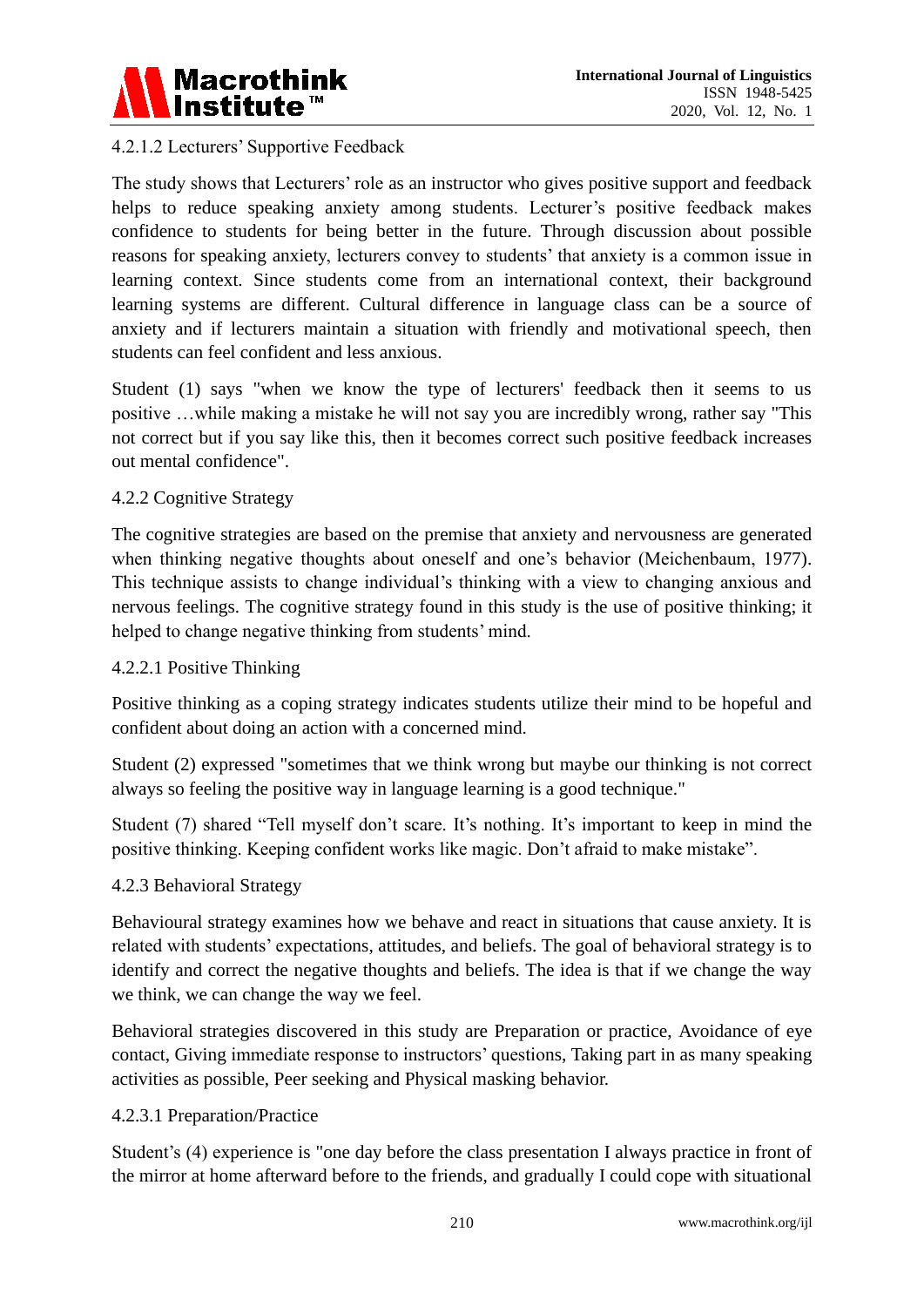

based anxiety."

4.2.3.2 Avoidance of Eye Contact

The study found that avoidance was used as a coping strategy. Avoidance involved: abstain from looking at friends or lecturers while speaking especially during presentation. Students avoid eye contract by looking mainly at their PowerPoint slides.

Students (9) says "I try to avoid showing weakness and try to feel confident on the topic. Thus, I do not care about audience interruption till completing performance." Similarly, student (10) "I do not look into my friends' eyes, rather try to remember that I need to speak."

# 4.2.3.3 Providing Immediate Response to Instructors' Questions

Immediate reaction as a coping strategy involves on the spot response to instructors' questions. Students take part in conversations even though they make mistakes. Through such a practice they became aware of how to respond positively without delay. The opinion of student (8) was "to give response confidently immediately, but it becomes a little bit tough as it depends on unknown situations. I try to focus consciously to reply as much as possible".

#### 4.2.3.4 Taking part in as Many Speaking Activities as Possible

The findings show that students cope with their anxiety by taking part in as many speaking activities as possible, both inside and outside of the classroom.

Student (7) says "I expose myself to many activities outside the classroom so that I have many chances to improve my speaking and to reduce my anxious feeling. I volunteer in my unit projects so that I got chance to speak and speak and speak. So, my anxiety gets less and less and less."

#### 4.2.3.5 Peer Seeking

Peer seeking involves getting support from peers to cope with speaking anxiety. Before a presentation, students give performance in front of their friends who ask possible questions about their presentation; thus, peer support becomes very helpful in this matter. If peers do not laugh and show the moral attitude, then the performer feels confidence and mentally draws courage to perform. Student (1) says "I always consulted with my classmates about my speaking problem and before the class performance we rehearsed a lot".

#### 4.2.3.6 Physical Masking Behavior

This is a technique that after making a mistake before friends the student hides or masks his feelings so that his own lack can be solved. For instance, student (3) says "I was apprehensive about speaking or articulating a word effectively since I was anxious about my friends would laugh at me. I tried to hide my real feelings by joining with them in laughing when committing errors. Through such a way, I gradually try to improve myself. I jot down that I made a mistake and next time try to avoid the same mistake."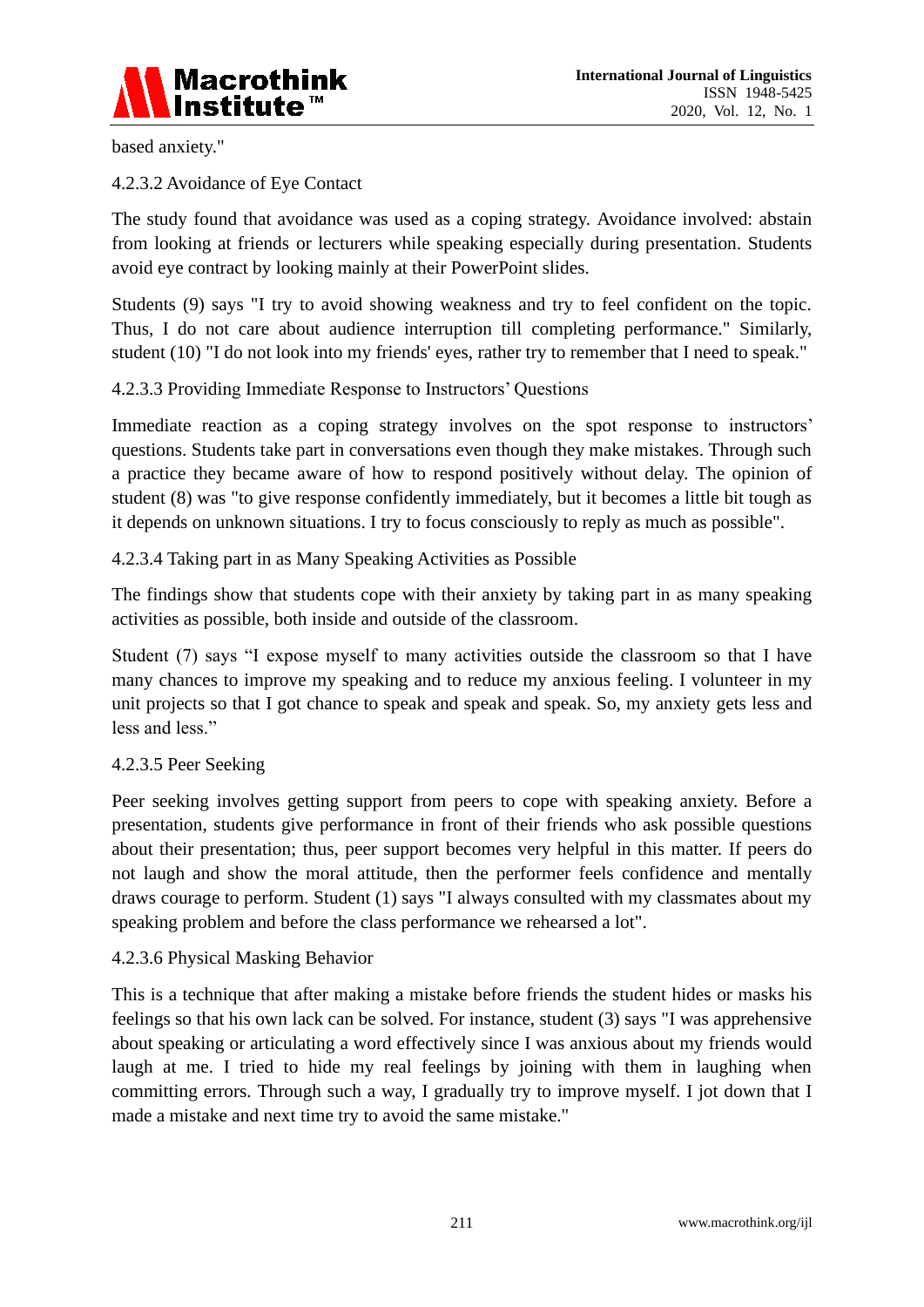

# **5. Discussion**

The academic oral performance is a source of speaking anxiety in the academic context especially among international students for whom English is a second or foreign language. Students' anxiety in speaking comes due to their different backgrounds in learning. It is essential that lecturers not only express that it is common to feel anxiety when speaking but also assist students to cope with feelings of anxiety. The feeling of anxiety is more threatening for anxious students when they have to face lecturers' negative evaluation. Students' poor vocabulary, lack of confidence, fear of being evaluated in the English language and negative beliefs as a result of prior experience can create anxious feelings in the minds of students. Though, it is clear that there is no simple remedy for removing anxious feelings, language instructors can have a significant role in helping students cope with speaking anxiety in the classroom. From most of the students' feedback, it has become evident that instructors' or lecturers' positive feedback and encouragement help students a lot. Thus, students get motivation from lecturers. It would be good for lecturers to adopt techniques that facilitate anxiety-reducing in the learning context. According to Crookall and Oxford (1991) instructors can improve the classroom atmosphere using pair work, small group work and other organized activities. Chou (2018) recommends having online chatting among students as an activity to reduce anxiety that results from face-to-face communication.

According to the findings of this study, the following recommendations can be made for future investigations. For reducing anxiety, there are no specific treatments; lecturers should simply give a positive attitude to cope with anxiety gradually and should adopt techniques from the beginning to enhance learning opportunities in an environment which is conducive to learning. On the students' part, since most of the students expressed a lack of getting the chance to practice the speaking skill in their prior academic context as a significant reason for anxiety, students should seek out speaking opportunities and practice real conversation as much as they can to help reduce their anxiety. Since making mistakes is one of the main reasons for speaking anxiety, lecturers should motivate students to be confident and not hesitate about mistakes when speaking. Liu (2018) explains that students need to be trained to understand that making mistakes is an inevitable and natural part of learning that cannot be avoided. Her study implies that even if anxiety seems to be not good, especially at an abnormal level, a normal level of anxiety is nevertheless beneficial for students for building character, creativity and awareness of life's possibilities, and it is teachers who need to make this known to students. Liu (2018) goes on to stress how important it is for instructors to be helpful, empathetic, encouraging and friendly in order to have good rapport with students to help them manage their anxiety. Lecturers' positive attitudes are thus important to reduce speaking anxiety and to increase students' self-esteem and confidence.

Speaking anxiety is a very complicated and multi-dimensional issue which needs more investigation according to different perspectives and approach. Future research could adopt a cross-cultural approach to study anxiety. Yu and Wright (2017) and Zhiping and Paramasivam (2013) note about challenges faced by international students in the intercultural context as a result of differences in cultural background. This present study did not investigate anxiety and cultural differences of students. It is probable that some cultures may have higher anxiety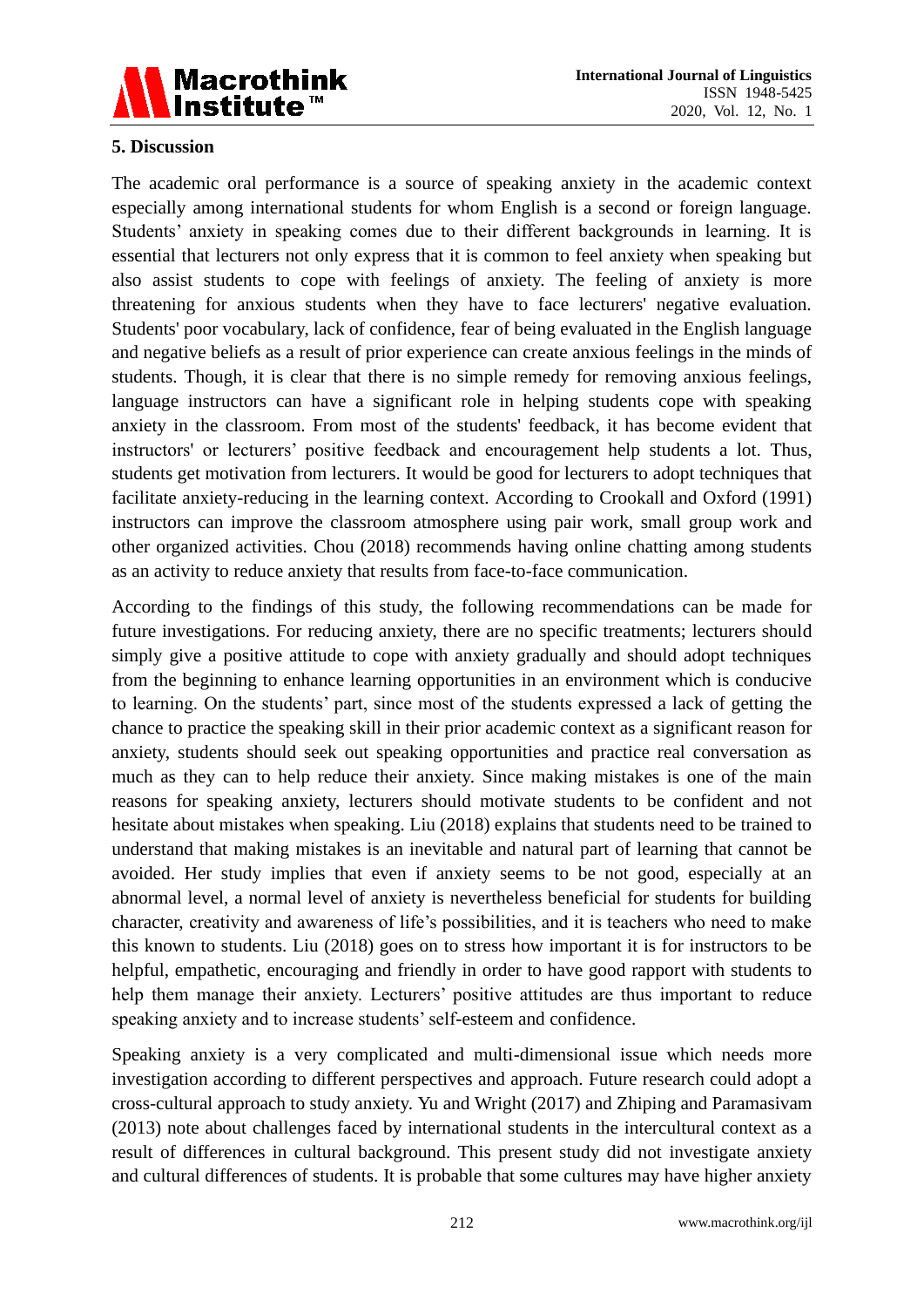

levels than other cultures. Therefore, a cross-cultural approach could be used to investigate speaking anxiety across cultural groups. There is also dire need for future research to involve practical research to investigate how teaching and instruction could be planned to systematically help students deal with anxiety.

# **6. Conclusion**

This study has been conducted through individual interviews to find out the nature of speaking anxiety among international students with regard to reasons and coping strategies. It has become clear from this study that speaking skill is a provoking skill among international students in a university. Weakness in speaking poses unease for students' in terms of self-esteem, self-identity, and confidence. Students' deficiency in speaking in any situation within the academic context is a challenging issue that has to be addressed in education. The study shows that a common cause of speaking anxiety among international students is the lack of sufficient language input and lack of poor practice in speaking where English is not used as a native language. It is recommended that future research involve practical research to examine how teaching can be organized to help students cope with anxiety.

#### **References**

Aydın, S., & Zengin, B. (2008). Anxiety in Foreign Language Learning: A Review of Literature. *The Journal of Language and Linguistic Studies, 4*(1), 81-94.

Campbell, C. M., & Ortiz, J. A. (1991). Helping students overcome foreign language anxiety: a foreign language anxiety workshop. In E. K. Horwitz, & D. J. Young (Eds.), *Language Anxiety: From Theory and Research to Classroom Implications* (pp.153-168). NJ: Prentice-Hall.

Cheng, Y. S., Horwitz, E. K., & Schallert, D. L. (1999). Language Anxiety: Differentiating Writing and Speaking Components. *Language Learning Journal, 49*(3), 417-446. https://doi.org/10.1111/0023-8333.00095

Chou, Mu-H. (2018). Speaking Anxiety and Strategy Use for Learning English as a Foreign Language in Full and Partial English-Medium Instruction Contexts. *TESOL Quarterly, 52*(3), 611-633. https://doi.org/10.1002/tesq.455

Chu, S. W. (2013). *A new paradigm in ESL teaching and learning environments: online professional development for Taiwanese instructors*. Idaho: University of Idaho.

Cohen, L., Manion, L., & Morrison, K. (2002). *Research methods in education*. London: Routledge. https://doi.org/10.4324/9780203224342

Cohen, Y., & Norst, M. J. (1989). Fear, Dependence and Loss of Self-Esteem: Affective Barriers in Second Language Learning among Adults. *RELC Journal, 20*(2), 61-77. https://doi.org/10.1177/003368828902000206

Creswell, J. W., & Poth, C. N. (2017). *Qualitative inquiry and research design: choosing among five approaches*. London: Sage Publications.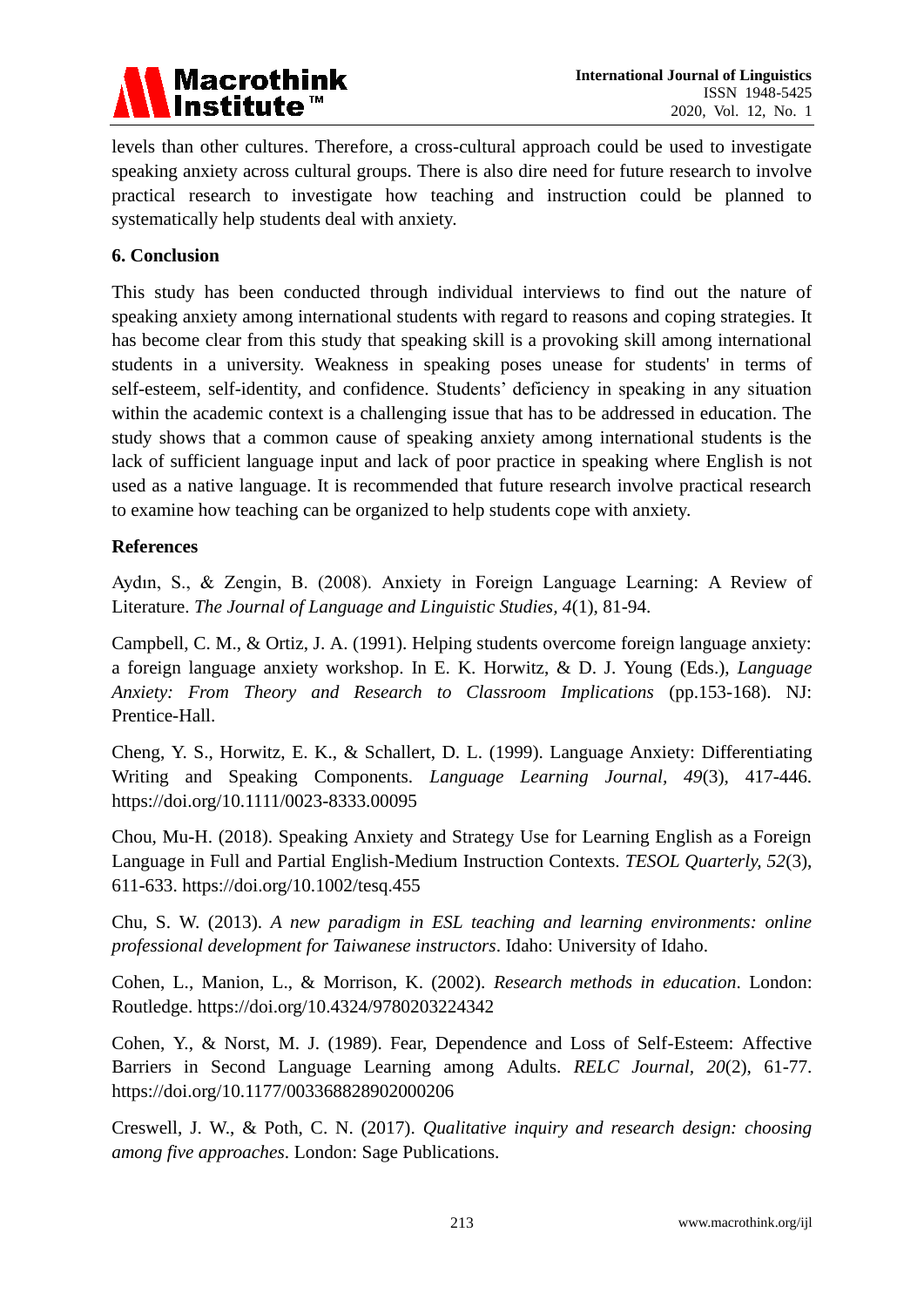

Crookall, D., & Oxford, R. (1991). Dealing with Anxiety: Some Practical Activities for Language Learners and Teacher Trainees. In E. K. Horwitz, & D. J. Young (Eds.), *Language Anxiety: From Theory and Research to Classroom Implications* (pp. 141-150). NJ: Prentice Hall.

Davidson, C. (2009). Transcription: Imperatives for Qualitative Research. *International Journal of Qualitative Methods, 8*(2), 35-52. https://doi.org/10.1177/160940690900800206

Debreli, E., & Demirkan, S. (2015). Sources and levels of foreign language speaking anxiety of English as a foreign language university students with regard to language proficiency and gender. *International Journal of English Language Education, 4*(1), 49-62. https://doi.org/10.5296/ijele.v4i1.8715

Gregersen, T., & Horwitz, E. K. (2002). Language learning and perfectionism: anxious and non‐anxious language learners' reactions to their own oral performance. *The Modern Language Journal, 86*(4), 562-570. https://doi.org/10.1111/1540-4781.00161

Gregersen, T., Macintyre, P. D., & Meza, M. D. (2014). The motion of emotion: Idiodynamic case studies of learners' foreign language anxiety. *The Modern Language Journal, 98*(2), 574-588. https://doi.org/10.1111/modl.12084

Harris, H. L., & Coy, D. R. (2003). *Helping students cope with test anxiety*. ERIC Digest.

He, D. (2013). What makes learners anxious while speaking English: a comparative study of the perceptions held by university students and teachers in China. *Educational Studies, 39*(3), 338-350. https://doi.org/10.1080/03055698.2013.764819

Hembree, R. (1988). Correlates, Causes, Effects, and Treatment of Test Anxiety. *Review of Educational Research, 58*(1), 47-77. https://doi.org/10.3102/00346543058001047

Horwitz, E. K. (1986). Preliminary Evidence for the Reliability and Validity of a Foreign Language Anxiety Scale. *TESOL Quarterly, 20*(3), 559-562. https://doi.org/10.2307/3586302

Horwitz, E. K., Horwitz, M. B., & Cope, J. (1986). Foreign Language Classroom Anxiety. *The Modern Language Journal, 70*(2), 125-132. https://doi.org/10.1111/j.1540-4781.1986.tb05256.x

Humphries, R. (2011). Language Anxiety in International Students: How Can It Be Overcome?. *Griffith Working Papers in Pragmatics and Intercultural Communication, 4*(1/2), 65-77.

Kitano, K. (2001). Anxiety in the College Japanese Language Classroom. *The Modern Language Journal, 85*(4), 549-566. https://doi.org/10.1111/0026-7902.00125

Koch, A. S., & Terrell, T. D. (1991). Affective reactions of foreign language students to natural approach activities and teaching procedures. In E. K. Horwitz, & D. J. Young (Eds.), *Language Anxiety* (pp. 109-125). London: Prentice Hall International

Kondo, D. S., & Ying-Ling, Y. (2004). Strategies for coping with language anxiety: the case of students of English in Japan. *ELT Journal, 58*(3), 258-265.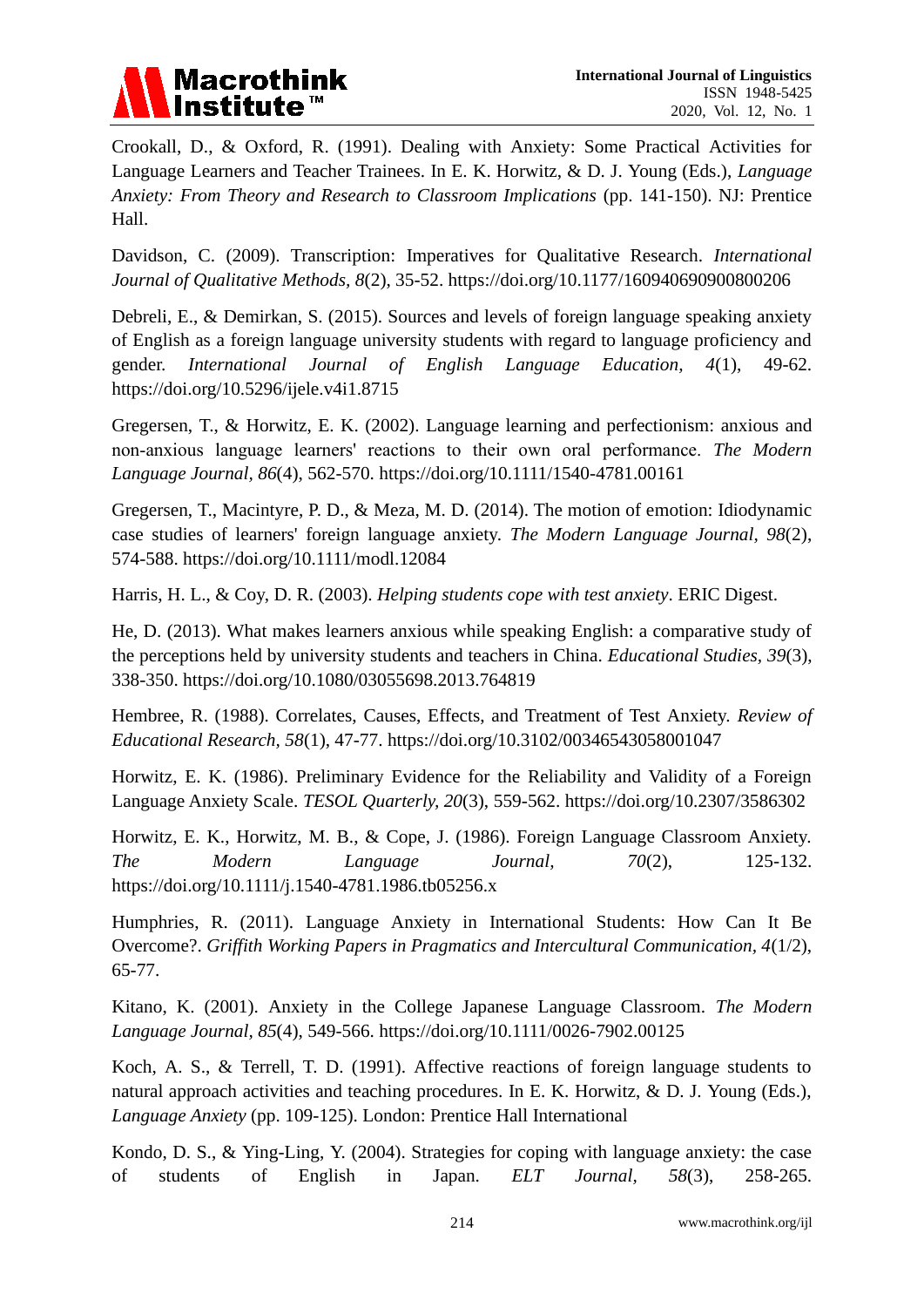

https://doi.org/10.1093/elt/58.3.258

Liu, M. (2018). Interactive effects of English-speaking anxiety and strategy use on oral English test performance of high- and low-proficient Chinese university EFL learners. *Cogent Education, 5*(1). https://doi.org/10.1080/2331186X.2018.1562410

Lucas, R. I., Miraflores, E., & Go, D. (2011). English language learning anxiety among foreign language learners in the Philippines. *Philippine ESL Journal, 7*, 94-119.

MacIntyre, P. D. (1995). How does anxiety affects second language learning? A reply to Sparks and Ganschow. *The Modern Language Journal, 79*(1), 90-99. https://doi.org/10.1111/j.1540-4781.1995.tb05418.x

MacIntyre, P. D., & Gardner, R. C. (1991). Language anxiety: its relationship to other anxieties and to processing in native and second languages. *Language Learning, 41*(4), 513-534. https://doi.org/10.1111/j.1467-1770.1991.tb00691.x

Meichenbaum, D. (1977). Cognitive behavior modification. *Cognitive Behavior Therapy, 6*(4), 185-192. https://doi.org/10.1007/978-1-4757-9739-8

Melouah, A. (2013). Foreign language anxiety in EFL speaking classrooms: A case study of first-year LMD students of English at Saad Dahlab University of Blida, Algeria. *Arab World English Journal, 4*(1), 64-76.

Miskam, N. N., & Saidalvi, A. (2019). Investigating English language speaking anxiety among Malaysian undergraduate learners. *Asian Social Science, 15*(1). https://doi.org/10.5539/ass.v15n1p1

Moustakas, C. (1994). *Phenomenological research methods*. London: Sage. https://doi.org/10.4135/9781412995658

Ohata, K. (2005). Language anxiety from the teacher's perspective: interviews with seven experienced ESL/EFL teachers. *Language Learning Journal, 3*(1), 133-155.

Ormrod, J. E. (2008). How Motivation Affects Learning and Behavior. *Educational psychology developing learners*, pp. 384-386. London: Pearson.

Pappamihiel, N. E. (2002). English as a second language students and English language anxiety: issues in the mainstream classroom. *Research in the Teaching of English*, 327-355.

Price, M. L. (1991). The subjective experience of foreign language anxiety: interviews with highly anxious students. In E. K. Horwitz, & D. J. Young (Eds.), *Language anxiety: from theory and research to classroom implications* (pp. 101-108). NJ: Prentice Hall.

Sioson, I. C. (2011). Language learning strategies, beliefs, and anxiety in academic speaking task. *Philippine ESL Journal, 7*(1), 3-27.

Spielberger, C. D. (1972). *Anxiety: current trends in theory and research* (Vol. 1). New York: Academic Press. https://doi.org/10.1016/B978-0-12-657401-2.50008-3

Tanveer, M. (2007). Investigation of the factors that cause language anxiety for ESL/EFL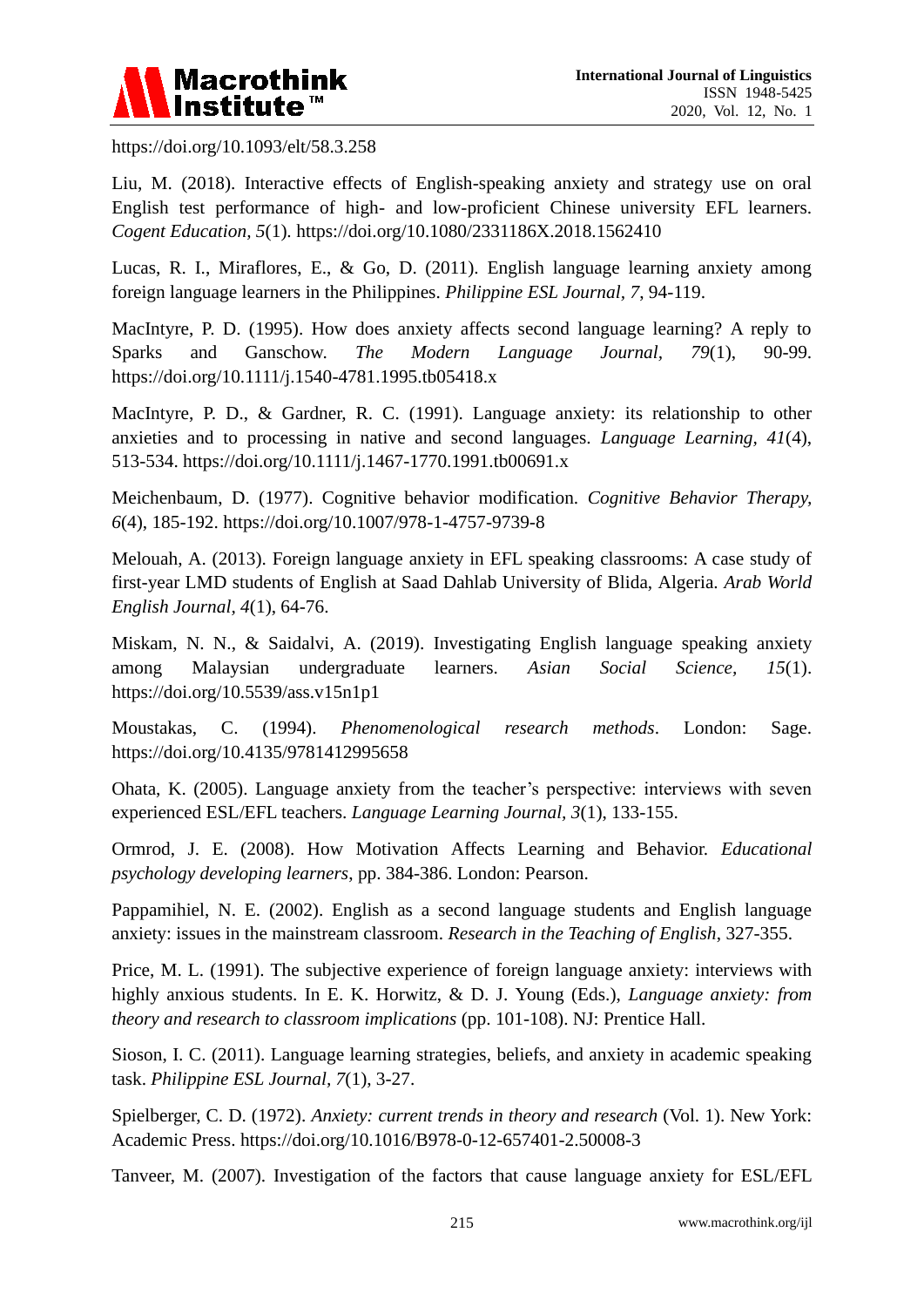

learners in learning speaking skills and the influence it casts on communication in the target language. *Unpublished Thesis Master in Education*. University of Glasgow, Scotland.

Tsiplakides, I., & Keramida, A. (2009). Helping students overcome foreign language speaking anxiety in the English classroom: theoretical issues and practical recommendations. *International Education Studies, 2*(4), 39-44. https://doi.org/10.5539/ies.v2n4p39

Williams, K. E., & Andrade, M. R. (2008). Foreign language learning anxiety in Japanese EFL university classes: causes, coping, and locus of control. *Electronic Journal of Foreign Language Teaching, 5*(2), 181-191.

Wisker, G. (2005). The good supervisor: supervising postgraduate. *Undergraduate Research for Doctoral Theses and Dissertations*. New York: Palgrave MacMillan.

Young, D. J. (1994). Creating a low-anxiety classroom environment: what does language anxiety research suggest?. *The Modern Language Journal, 75*(4), 426-437. https://doi.org/10.1111/j.1540-4781.1991.tb05378.x

Youthful. (1991). The effect of foreign language learning: a review of the anxiety research. *Language Learning Journal, 28*(1), 129-142. https://doi.org/10.1111/j.1467-1770.1978.tb00309.x

Yu, B., & Wright, E. (2017). Academic adaptation amid internationalization: the challenges for local, mainland Chinese, and international students at Hong Kong's universities. *Tertiary Education and Management, 23*(4), 347-360. https://doi.org/10.1080/13583883.2017.1356365

Zhiping, D., & Paramasivam, S. (2013). Anxiety of speaking English in class among international students in a Malaysian university. *International Journal of Education and Research, 1*(11), 183-198.

# **Appendix**

Details of Respondents

| Respondent Country |                   | Gender |
|--------------------|-------------------|--------|
| N <sub>0</sub>     |                   |        |
| $\mathbf{1}$       | <b>Bangladesh</b> | Male   |
| $\overline{2}$     | Saudi Arabia      | Female |
| $\overline{3}$     | Iran              | Female |
| $\overline{4}$     | Iraq              | Male   |
| 5                  | China             | Female |
| 6                  | Malaysia          | Female |
|                    | Indonesia         | Female |
| 8                  | Jordan            | Male   |
| 9                  | Sudan             | Female |
|                    |                   |        |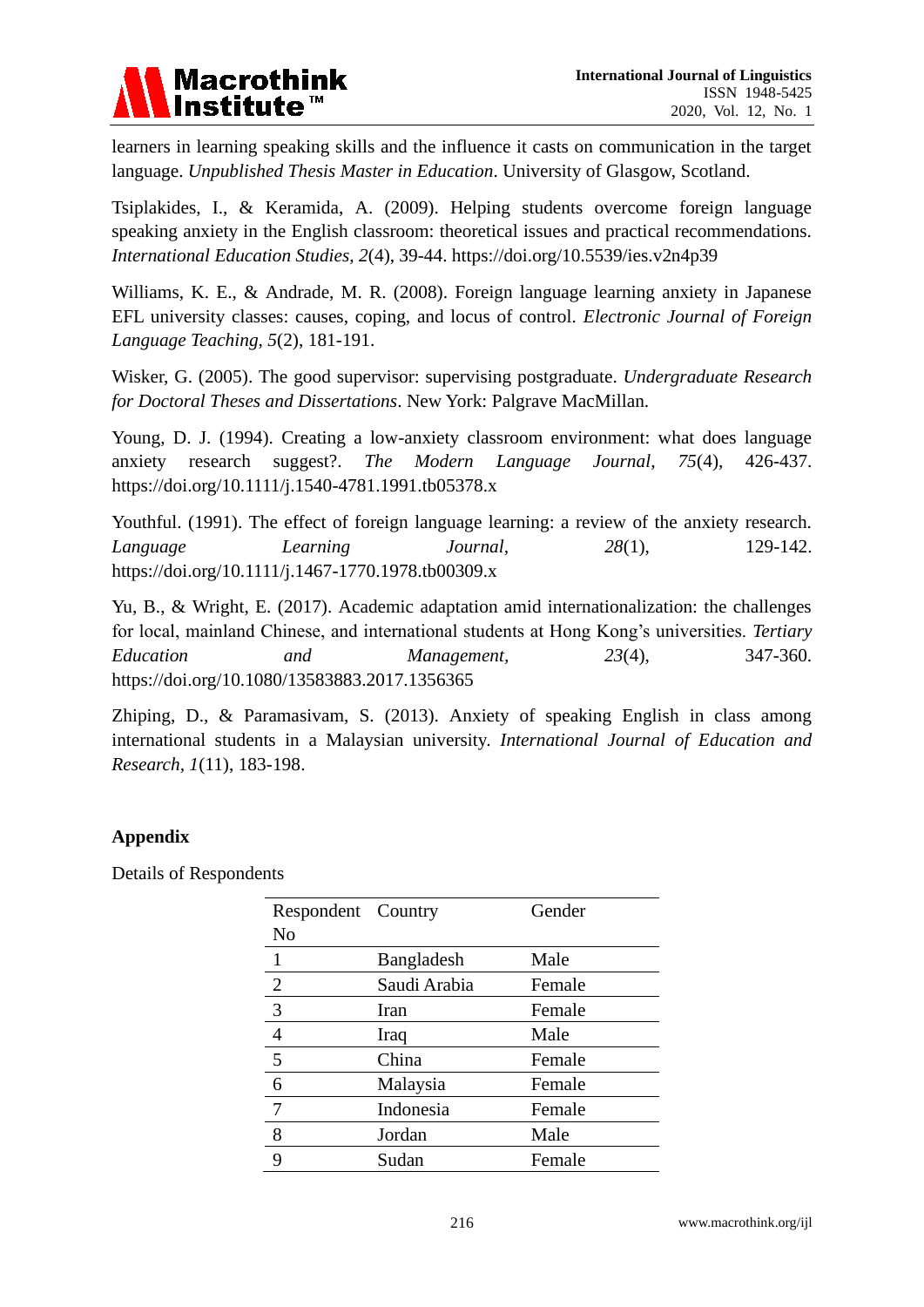

| 10 | Pakistan   | Female |
|----|------------|--------|
| 11 | Bangladesh | Female |
| 12 | China      | Female |
| 13 | Iraq       | Male   |
| 14 | Iran       | Male   |
| 15 | Malaysia   | Female |

# Interview Questions for Students

|                | Questions                                                                                                                                                                                  | Probes                                                                                                                                                                                    |
|----------------|--------------------------------------------------------------------------------------------------------------------------------------------------------------------------------------------|-------------------------------------------------------------------------------------------------------------------------------------------------------------------------------------------|
| $\mathbf{1}$   | How long have you been learning<br>English and how do you feel about<br>your experience of learning English?                                                                               | Positive, negative, good, pleasant,<br>stressful, anxiety-provoking, hard etc.                                                                                                            |
| $\overline{2}$ | Do you think speaking English is an<br>anxiety provoking factor in language<br>learning process? Please tell me what<br>problems you the most in learning and<br>speaking English and why? | Learning in the classroom, when required<br>to speak, giving presentation in the class,<br>etc.                                                                                           |
| 3              | Do you think learning and speaking<br>English as foreign language is very<br>difficult? What kind of difficulties or<br>problems do you feel when speaking<br>English?                     | Difficulties in learning and remembering<br>vocabulary, grammar (which particular<br>aspects of grammar, like verbs,<br>prepositions, conditional sentences, tense<br>etc.,), accent etc. |
| $\overline{4}$ | Are there any differences in attitudes<br>male<br>and<br>female<br>between<br>about<br>language anxiety at the time of<br>academic performance?                                            | Speaking in front of people, teachers, in<br>class, in oral tests, in front of<br>males/females or the person superior in<br>status, etc.                                                 |
| 5              | What kinds of situation in the language<br>classroom<br>causes<br>more<br>stress<br><b>or</b><br>anxiety for you?                                                                          | Get nervous, lose confidence, start<br>blushing, my heartbeat becomes fast, use<br>short broken sentences, quickly finish the<br>conversation, quickly overcome my                        |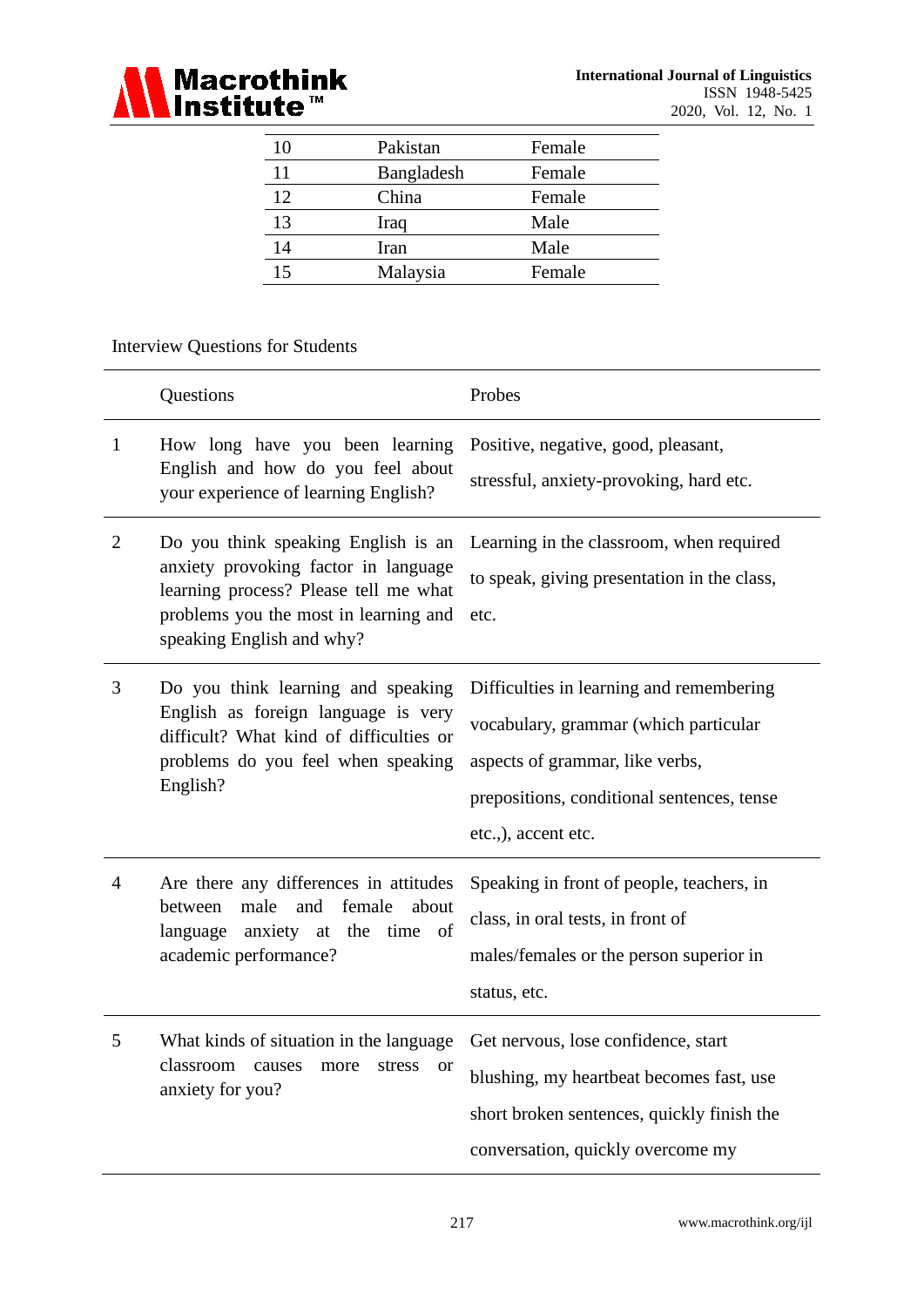

anxiety, restore my confidence, etc.

| 6  | What happens to you when you are in<br>a stressful situation while speaking<br>English and what do you do to cope<br>with?         | Psychological, personality traits, lack of<br>confidence, language difficulties, has not<br>been taught properly, feel difficult to<br>learn, etc. |
|----|------------------------------------------------------------------------------------------------------------------------------------|----------------------------------------------------------------------------------------------------------------------------------------------------|
| 7  | What do you think are the reasons of<br>this nervousness or anxiety?                                                               | Difficulties in learning grammar, memorizing<br>retrieving<br>vocabulary<br>items<br>and<br>while<br>speaking.                                     |
| 8  | In which kind of situation you do not<br>feel anxiety or feel less anxiety while<br>speaking English?                              | With friends, generally in the society,<br>when only lecturers speak, etc.                                                                         |
| 9  | Are you afraid of making errors while<br>speaking English and how do you<br>think people will react if you make<br>mistakes?       | Not really, don't bother, very much, feel<br>ashamed, etc.                                                                                         |
| 10 | What are the socio-cultural factors that<br>cause language anxiety for ESL/EFL<br>students?                                        | Fear of negative evaluation by others, social<br>status, power relations, gender etc.                                                              |
| 11 | What are the psychological factors that<br>cause language anxiety for ESL/EFL<br>students during learning and speaking<br>English? | Students' beliefs, motivation, confidence,<br>expectations.                                                                                        |
| 12 | producing for the ESL/EFL students<br>both in the classroom procedure and<br>out of class in the social context?                   | What are the situations that are anxiety Cognitive aspects and socio-cultural factors.                                                             |
| 13 | How do you think your language<br>lecturers play a role in creating or<br>reducing the feeling of anxiety in the<br>classroom?     | If he/she is so serious, not friendly,<br>correct mistakes while performing, etc.                                                                  |
| 14 | passes, language anxiety What strategies do you use?<br>As time<br>gradually is reduced. Is this true in                           |                                                                                                                                                    |